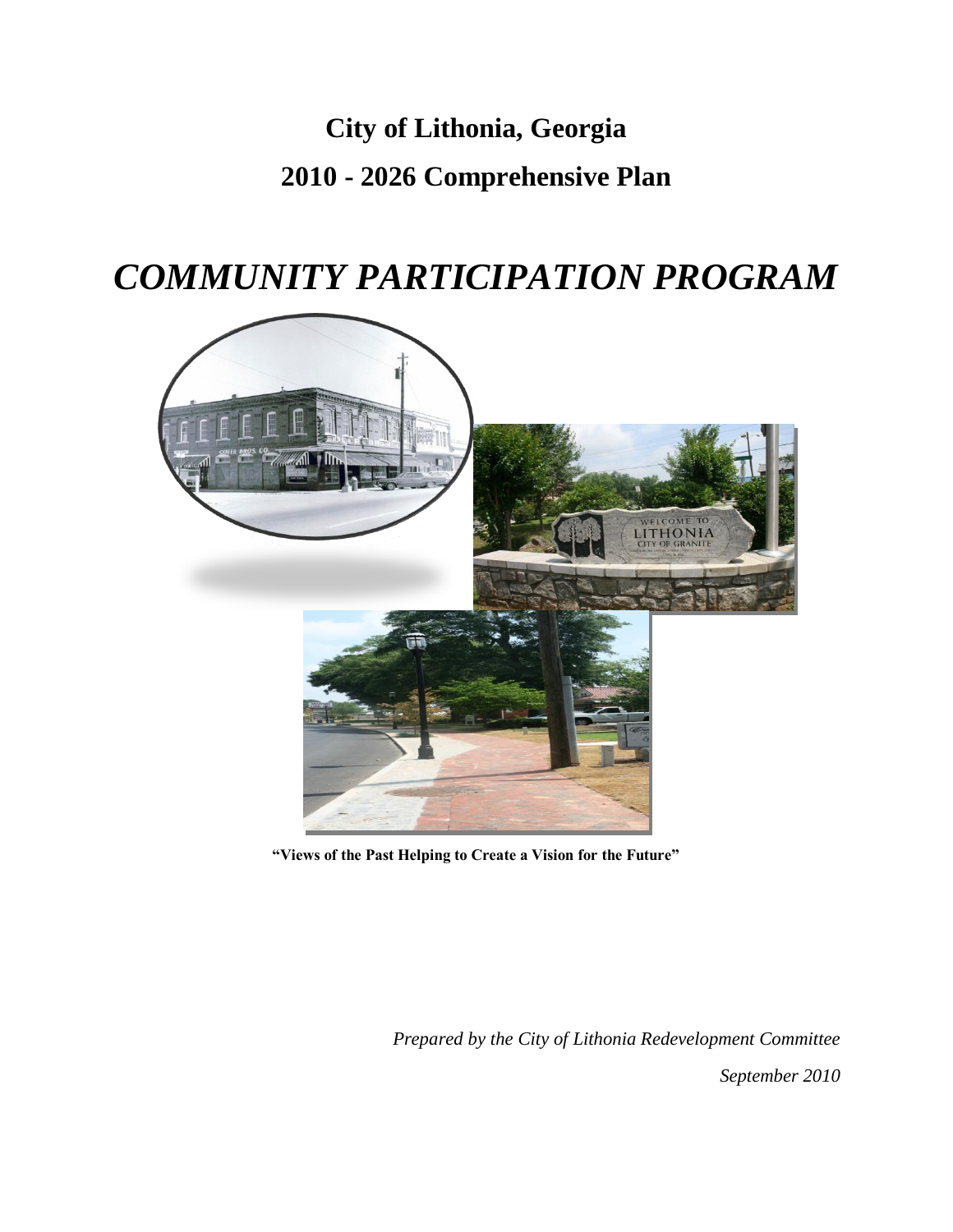## **TABLE OF CONTENTS**

| I.   |                                                                                                                                                                   |  |
|------|-------------------------------------------------------------------------------------------------------------------------------------------------------------------|--|
| II.  |                                                                                                                                                                   |  |
| II.  |                                                                                                                                                                   |  |
| III. |                                                                                                                                                                   |  |
| IV.  |                                                                                                                                                                   |  |
|      |                                                                                                                                                                   |  |
|      |                                                                                                                                                                   |  |
|      |                                                                                                                                                                   |  |
|      |                                                                                                                                                                   |  |
|      |                                                                                                                                                                   |  |
|      |                                                                                                                                                                   |  |
|      |                                                                                                                                                                   |  |
|      |                                                                                                                                                                   |  |
|      |                                                                                                                                                                   |  |
| V.   | Community Assessment and Participation Program Public Hearings and Plan Transmittal . 6                                                                           |  |
| VI.  |                                                                                                                                                                   |  |
| VII. |                                                                                                                                                                   |  |
|      | Preparation of the Community Assessment and Community Participation Program  6                                                                                    |  |
|      | Review of the Community Assessment and Community Participation Program by Atlanta<br>Regional Commission (ARC) and Georgia Department of Community Affairs (DCA)7 |  |
|      |                                                                                                                                                                   |  |
|      |                                                                                                                                                                   |  |
|      |                                                                                                                                                                   |  |
|      |                                                                                                                                                                   |  |
|      |                                                                                                                                                                   |  |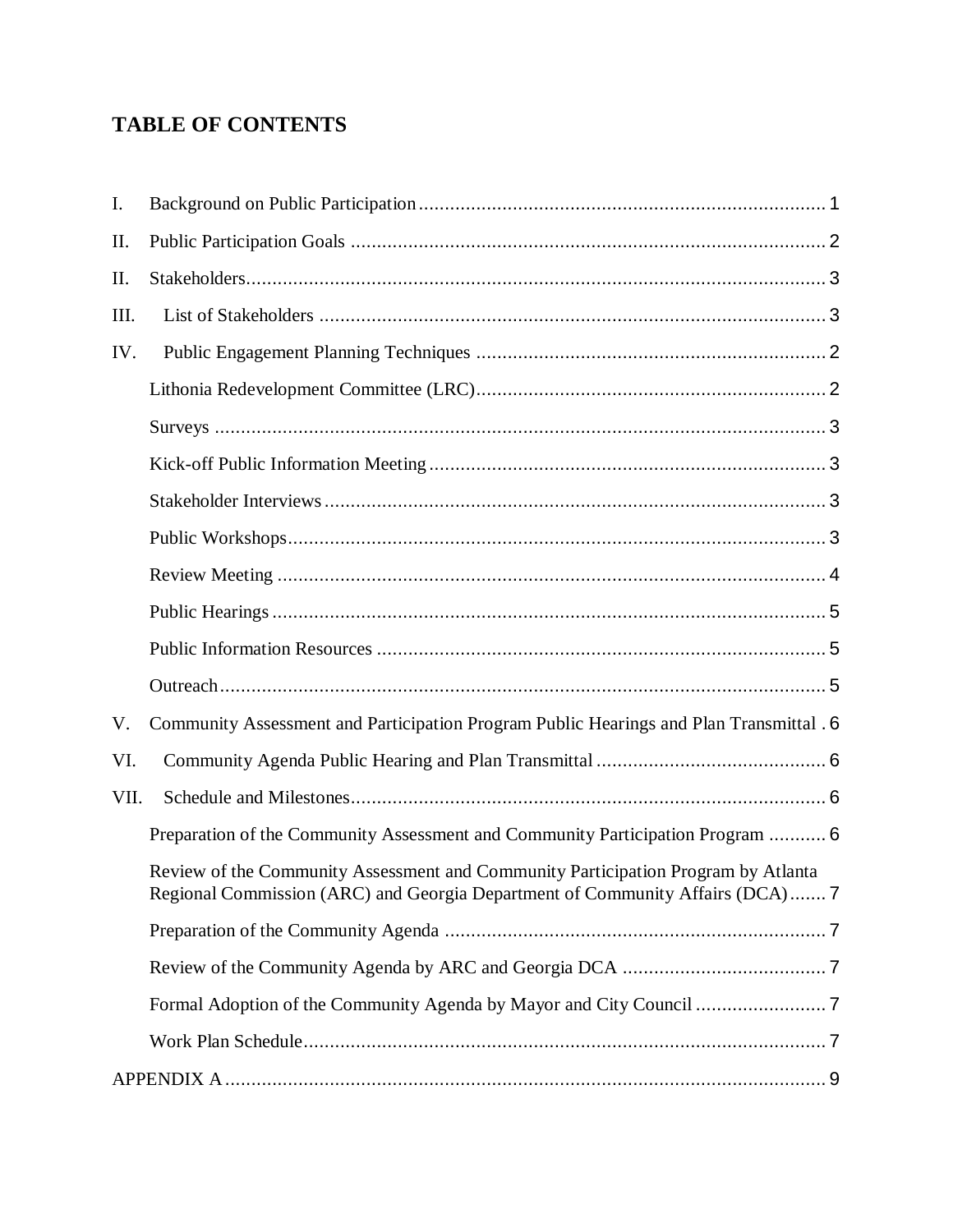## <span id="page-2-0"></span>**I. Background on Public Participation**

In 2003, the City of Lithonia was awarded a Livable Centers Initiative (LCI) grant from the Atlanta Regional Commission that included the entire city limits as the study area. The LCI study grant provided the opportunity to engage the community in the development of a community-wide vision for the revitalization of the city. Several public participation methods were utilized during the Lithonia LCI planning process to provide a forum for all community stakeholders to enunciate their vision of the future for the City of Lithonia and the downtown area. The public participation methods included the following activities:

- *Individual Stakeholder Interviews*
- *Project Management Team Meetings*
- *Core Team Meetings*
- *Community Workshops*
- *Small Group Meetings*

The stakeholder interviews were conducted in the initial phase of the planning process with City of Lithonia leadership, staff, residents, property owners, institutional representatives, investors and other community stakeholders. These interviews helped the planning team formulate an accurate picture of the existing conditions, issues and forces affecting the area.

The project management team met with the planning team regularly to review the planning process and to keep the process on schedule. The project management team was comprised of the City of Lithonia City Council, several advisory consultants and community stakeholders.

The core team was comprised of approximately 30 community stakeholders including representatives from City of Lithonia City Council, DeKalb County Planning Department, DeKalb County Office of Economic Development, Georgia State University, The Conservation Fund, the Lithonia Housing Authority, Lithonia residents and business owners, and investors.

There were four community workshops for the public to allow for additional input into the planning process and the development of the revitalization plan for the City of Lithonia. Each of the community workshops were advertised and open to the general public. The first community workshop was a public kick-off for the planning process using a vision exercise named the "Lithonia Compass." Approximately 90 attendees participated in the Lithonia Compass. The Compass included a visual preference survey, allowing participants to rate commercial, mixeduse, residential, transportation and circulation, parks and open space and signage and imagery images according to their appropriateness for the future of the City of Lithonia.

Following the visual preference survey, participants were asked to respond to a series of 30 "short-answer" questions. These questions discussed important community issues including land use, transportation, sense of place and implementation.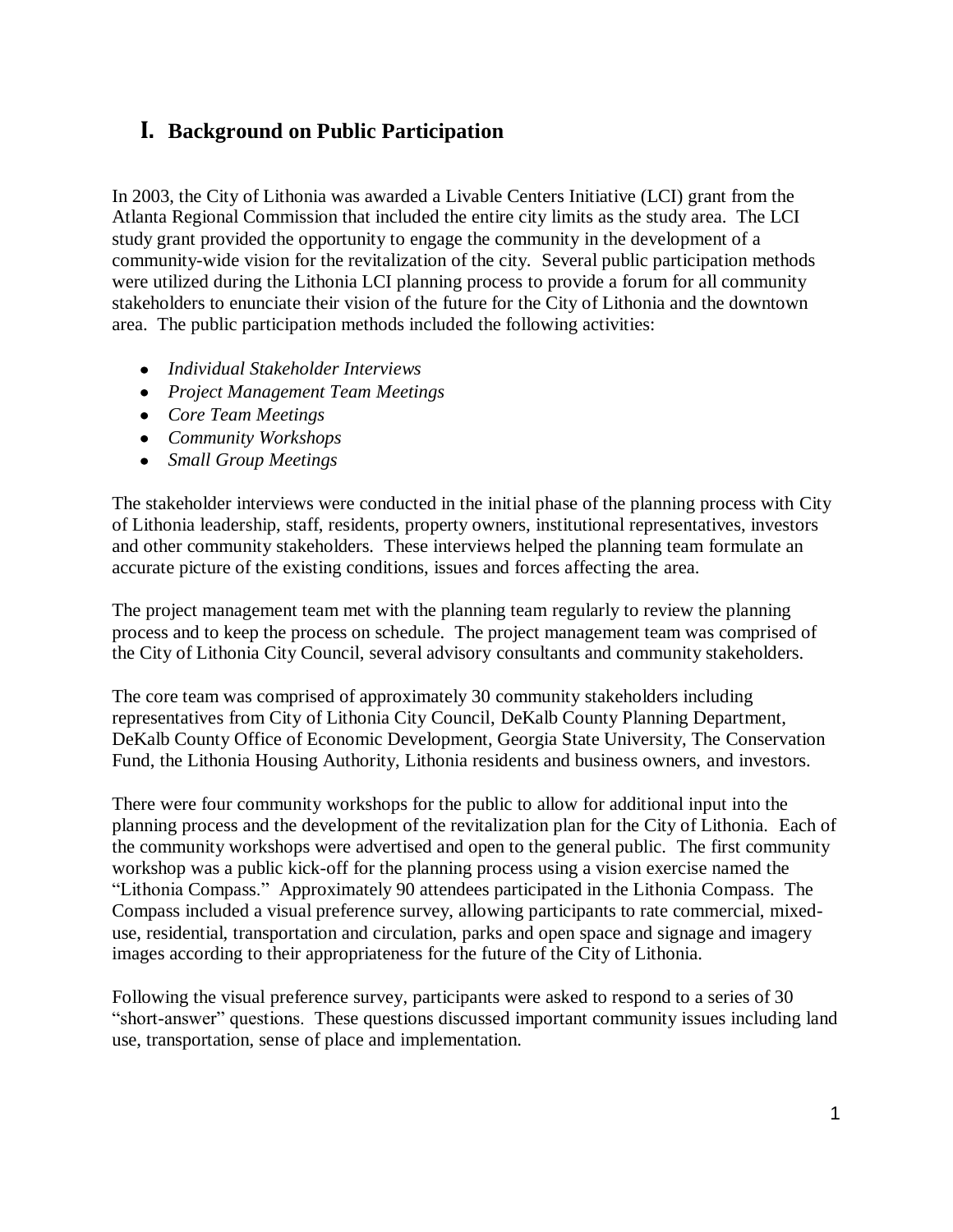The results of the Lithonia Compass, included in Appendix A, will be revisited during this comprehensive planning process to ascertain if major changes are required due to changed conditions or circumstances.

## <span id="page-3-0"></span>**II. Public Participation Goals**

The City of Lithonia has emphasized the importance of public input and participation in the comprehensive planning process to assist in the development of practical guidelines for future decision-making to create a vibrant and sustainable community. The effort is being led by the Lithonia Redevelopment Committee consisting of council members, citizens, and other stakeholders.

The development of the Comprehensive Plan for 2010-2026 is building upon the community participation from the 1995 Comprehensive Plan and the 2003 Livable Centers Initiative (LCI) Study. The city and its citizens recognize that many challenges and circumstances have prevented the implementation of the goals and objectives of previous planning efforts.

In order to build upon the commitment to expand community participation in the local decisionmaking process and engage citizens in the local planning process, the City of Lithonia will actively pursue the following goals for the Community Participation Program for the development of the Community Agenda.

- o **Goal 1**: To raise the level of awareness and understanding of the planning, development, and decision-making processes.
- o **Goal 2**: To provide meaningful opportunities for involvement in the planning and decision-making processes of the City.
- o **Goal 3**: To identify, involve, and maintain close working relationships with key stakeholders and decision-makers.
- o **Goal 4**: To involve the traditionally underserved communities of youth, lowincome, and the elderly in planning and other decision-making processes.
- o **Goal 5**: To identify the specific issues and opportunities to be addressed by the comprehensive planning process.
- o **Goal 6**: To educate the elected officials, citizens, and key stakeholders about methods that can be utilized to meet the goals and objectives of the community.
- o **Goal 7**: To provide the necessary tools and support to implement the community's vision of a viable and sustainable community.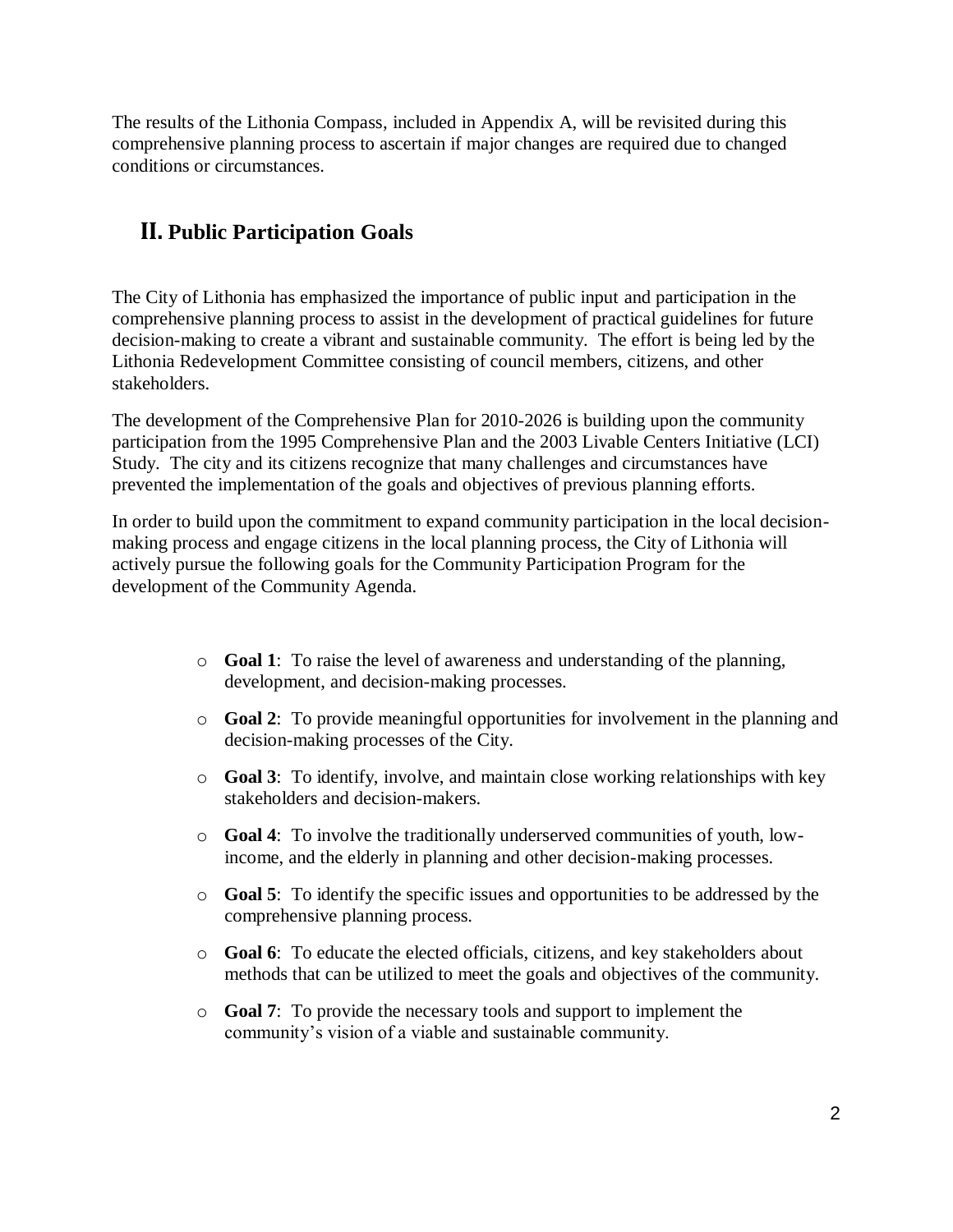## <span id="page-4-0"></span>**III. Stakeholders**

A stakeholder is considered to be someone who has an interest in an organization or community, or in a process or in the outcome of a process. Stakeholders are an essential part of the community planning process. The Community Participation Program will include tools to identify and include representatives who have a stake in the development of the City of Lithonia. Key stakeholders generally include the residents, business and industry leaders, civic leaders, developers, media, professionals, city staff, elected officials, and the general public.

Participation by key stakeholders helps to foster community understanding and support for the comprehensive planning process and the subsequent implementation of the Comprehensive Plan. As a result, it is important to invite the key stakeholders to participate in the planning process from the earliest stages. Involvement from the beginning in the decision-making process helps to develop trust and support for the plans that are developed. This can lead to pride and ownership of the recommendations of the Comprehensive Plan.

The City has established the Lithonia Redevelopment Committee (LRC) that includes current and former elected officials, citizens, and volunteers. The Redevelopment Committee will review the city's existing policies and plans as part of the Community Assessment. Additionally, the Redevelopment Committee will be expanded to include other key stakeholders. The LRC will organize the broader community's participation in the planning process to develop the Community Agenda.

## <span id="page-4-1"></span>**IV. List of Stakeholders**

The following list was prepared based on discussions by the Lithonia Redevelopment Committee and input from the public hearing. This list is considered to be representative rather than allinclusive.

## **City of Lithonia Mayor and Council**

Tonya Peterson, Mayor Doreen Carter, Mayor Pro Tem Kathleen de Cocq, Council Member

## **Lithonia Redevelopment Committee (in formation)**

Deborah A. Jackson, Chairperson Marcus Lloyd Johnny Daugherty Yataye Keaton Juvernia Smith

William Dodd, Council Member Al T. Franklin, Council Member Deborah A. Jackson, Council Member

Hassan Abdullah Cecilia Jackson Flora Napper Reba Smith Allene S. Harper Olitha Reid Pat Miller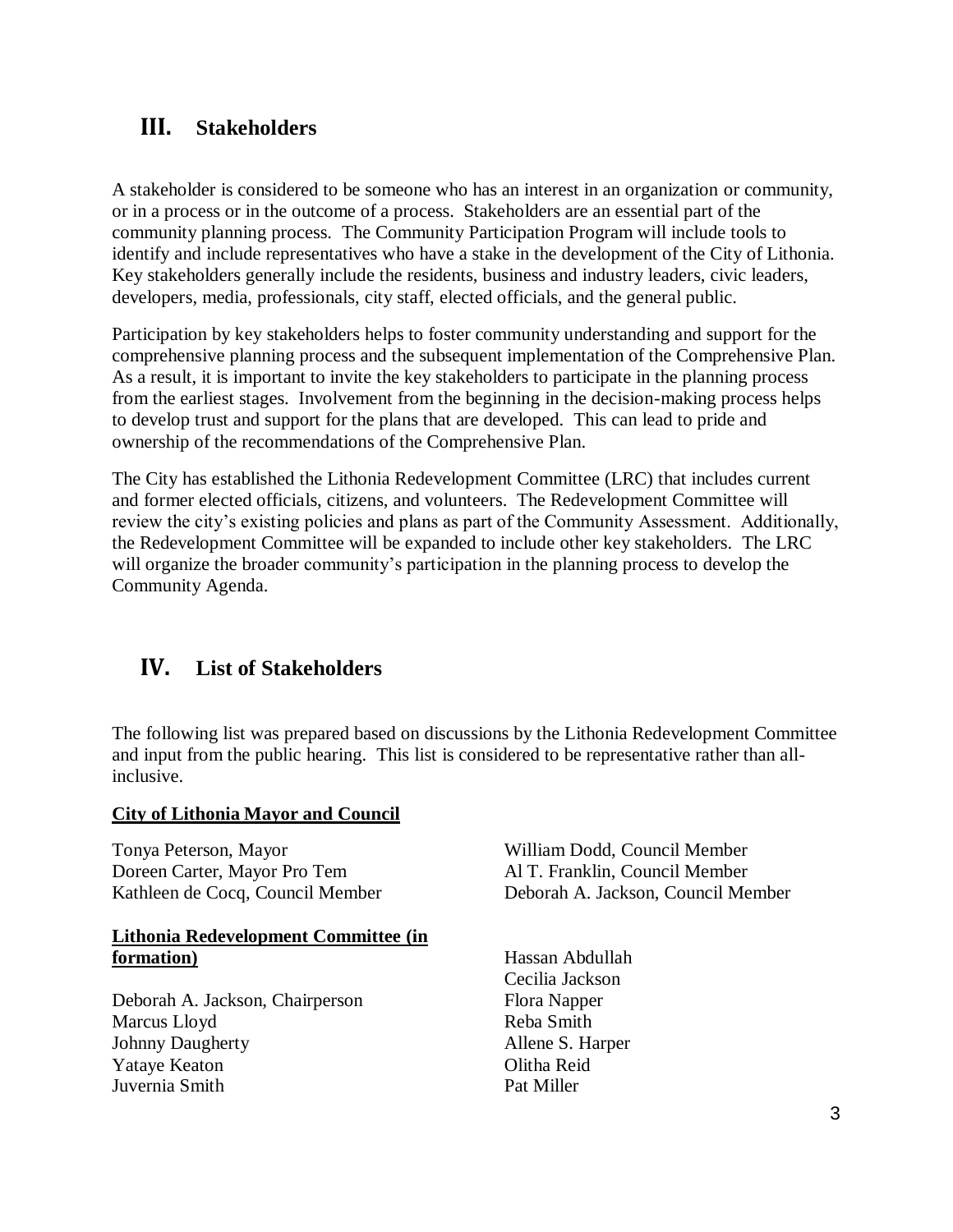Larry Miller John Robins Eleanor Robins Pat Jackson Terry Anderson Darold Honore Ty Harper

## **Other City of Lithonia Organizations and Staff**

Lithonia City Clerk Lithonia Police Department Lithonia Maintenance Department

## **Local Schools**

Stoneview Elementary School Lithonia Middle School Lithonia High School Arabia Mountain High School KIP Learning Center

## **Community Organizations**

Hearts in Motion Smooth Ashlar Lodge Lodges 84 and 502 Herrings of Jericho South DeKalb Center for Healthy Living Lithonia Civic League

## **Local Churches**

Christian Fellowship Community Exousia Ministries Family Fellowship International Christian Church First St. Paul AME Church First Lithonia Baptist Church Good News Community CME Church Grace Community Christian Church Holy Ground Full Gospel Ministries Lithonia Central Baptist Church

Lithonia First United Methodist Church Living World Faith Center International New Beginning International Ministries Tabernacle of Refuge Ministries Union Missionary Baptist Church Wilkes Grove Baptist Church

#### **Business Associations**

Lithonia Business Association Greater Lithonia Chamber of Commerce DeKalb Chamber of Commerce

## **DeKalb County Elected Officials and Organizations**

DeKalb County CEO DeKalb County Board of Commissioners DeKalb County School Board Members DeKalb County School Superintendant

Lithonia-Davidson Library Planning and Development Office of Economic Development Workforce Development Parks and Recreation Health Public Safety Visitors' and Convention Bureau

#### **Office of Congressional Representative**

Hon. Henry C. "Hank" Johnson, Jr. – District 4 Congressional District Office Staff

## **State of Georgia Elected Officials and Organizations**

State Representatives and Senators Department of Community Affairs Department of Natural Resources Department of Transportation Department of Economic Development Environmental Protection Division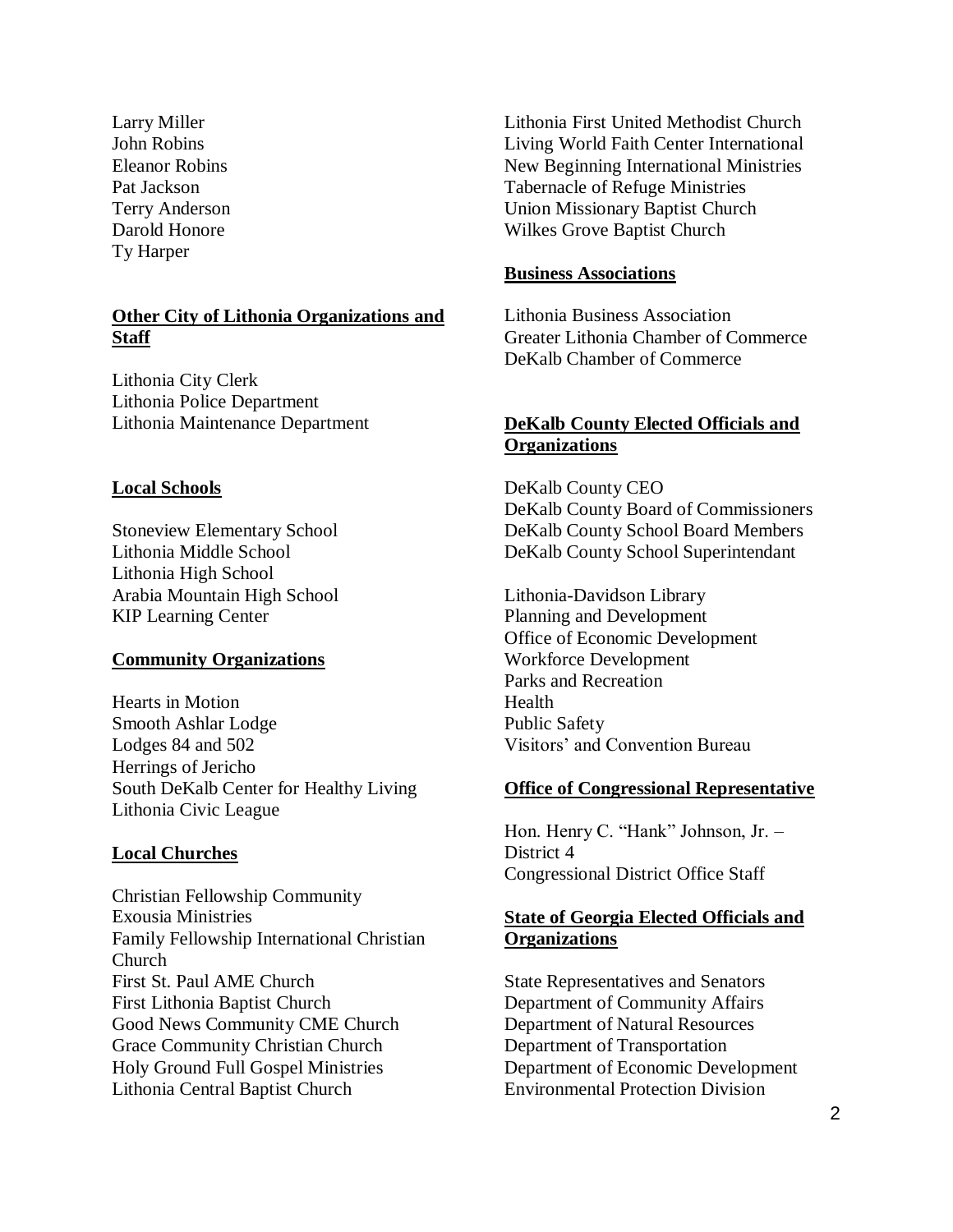## **Regional Organizations**

Atlanta Regional Commission Georgia Regional Transportation Authority Metropolitan Atlanta Rapid Transit Authority (MARTA) Metropolitan North Georgia Water Planning **District** 

## **Public Utilities**

Public Service Commission Georgia Power Comcast AT&T Direct TV

## **Other Entities and Stakeholders**

Lithonia Housing Authority PATH Foundation The Conservation Fund Georgia Conservancy CSX Railroad NeighborWorks® America

## **Local Developers**

Mercy Housing Synchronicity Cadillac Fairview Properties

#### **Local Businesses and Categories**

Wayfield Foods Supermarket Citizens Trust Bank Family Dollar Yellow Brick House The Academy The Mall at Stonecrest Lithonia Industrial Park

Arts and craft Daycare centers Furniture Consumer loans Barber shops Beauty salons Restaurants Auto repair shops Home decorating Insurance Accountant Lawyer Florist Seamstress Printer Chiropractor

## **Community Papers**

Granite City News CrossRoadsNews On Common Ground

## **Other Stakeholders**

Lithonia property owners City residents Greater Lithonia residents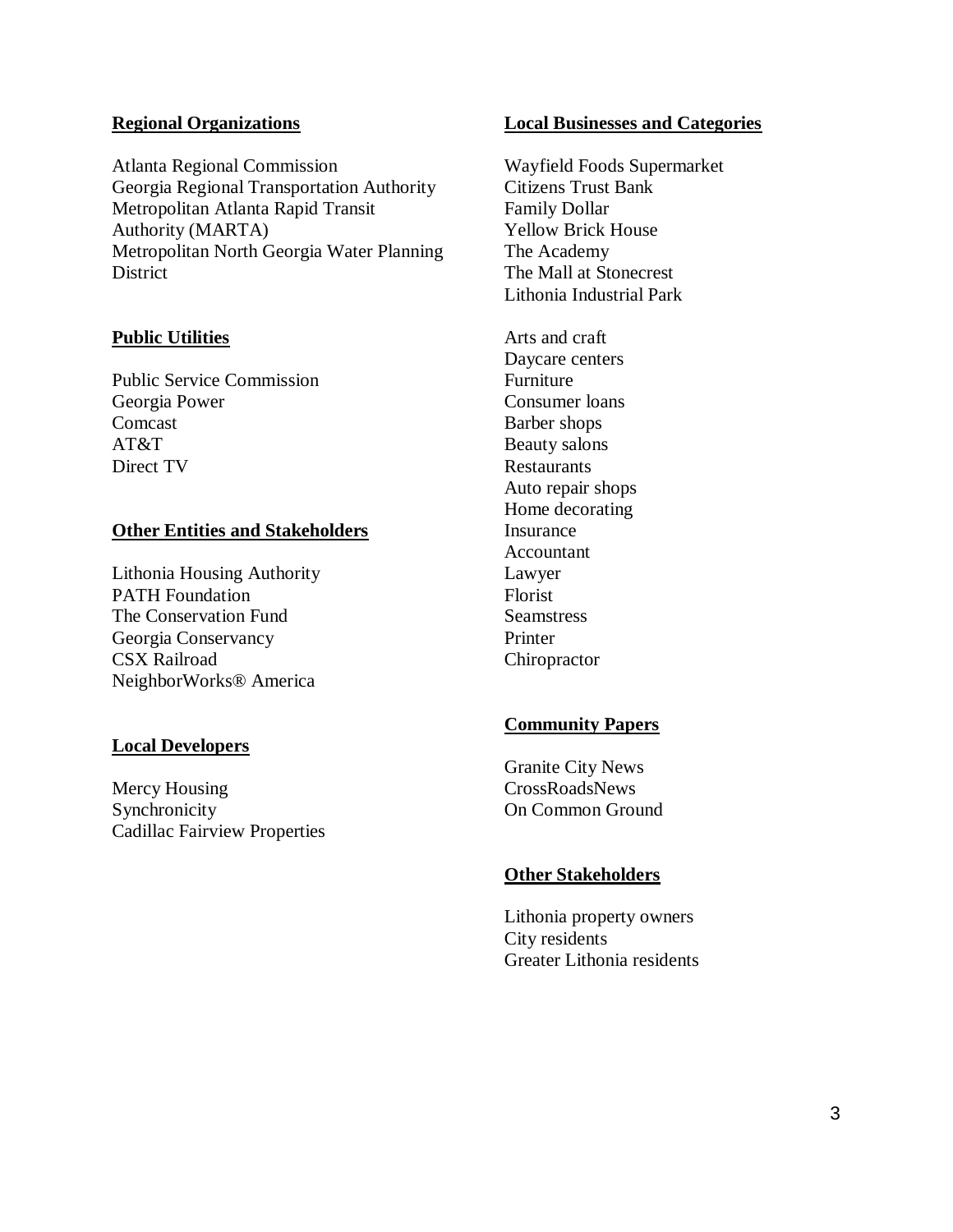## <span id="page-7-0"></span>**V. Public Engagement Planning Techniques**

The Mayor and City Council have entrusted the Lithonia Redevelopment Committee (LRC) to conduct the initial meetings on the Comprehensive Plan (Plan) and to prepare the Community Assessment and Community Participation Program. All LRC meetings are open to the public and notices of meetings are posted at City Hall and advertised in community newspapers. Members of the community have an opportunity to participate in the meetings and provide input. Drafts of the plan were been shared with citizens and the elected officials to obtain comments during a general information session in December 2009 and a public hearing in January 2010 prior to transmittal of the first two sections of the plan to the Atlanta Regional Commission (ARC) and the Georgia Department of Community Affairs (DCA).

Upon completion of the Community Agenda phase of the planning process, the transmittal of the recommended Community Agenda also will require a public hearing. Throughout the comprehensive planning process, information regarding the Plan will be available at City Hall. The City of Lithonia City Council holds a regular meeting on the first Monday of each month in addition to a work session later in the month. In general, issues may be presented to the elected officials and City staff at the Council meetings or at any time via mail, telephone or email. In addition to regular meetings of the LRC and the City Council, special meetings, workshops, interviews, focus groups, and open houses will be held during the planning process.

However, it is important to acknowledge that the lack of any significant follow through on other planning efforts will require more concerted efforts to engage the community and develop a sense of confidence that something different will happen this time. The following are types of public involvement opportunities that can be offered as part of the Lithonia Community Participation Program to have a variety of ways for the community to participate in the planning process; and to stay informed:

<span id="page-7-1"></span>**Lithonia Redevelopment Committee (LRC)** – The LRC is composed of current and former elected officials, longtime residents, key stakeholders and volunteers. The LRC will meet during the preparation of the Community Assessment and the Community Participation Program to provide input and guidance to the planning process. The LRC will develop project goals and objectives, the project schedule, and opportunities for community participation during the project. The Committee will use a variety of techniques to engage the community to guide the development of the Plan. Presentations will be made to this group to identify the issues and opportunities that are available to redevelop and revitalize the community. Brainstorming sessions will be used to help finalize the list of issues and opportunities the City will address during the planning process. A public hearing will be held to assist the community to understand and define the City's future character areas and to facilitate discussions outlining the goals and objectives of the comprehensive plan. The LRC may divide into work groups to review specific elements of the plan and suggest changes regarding alternatives and other recommendations.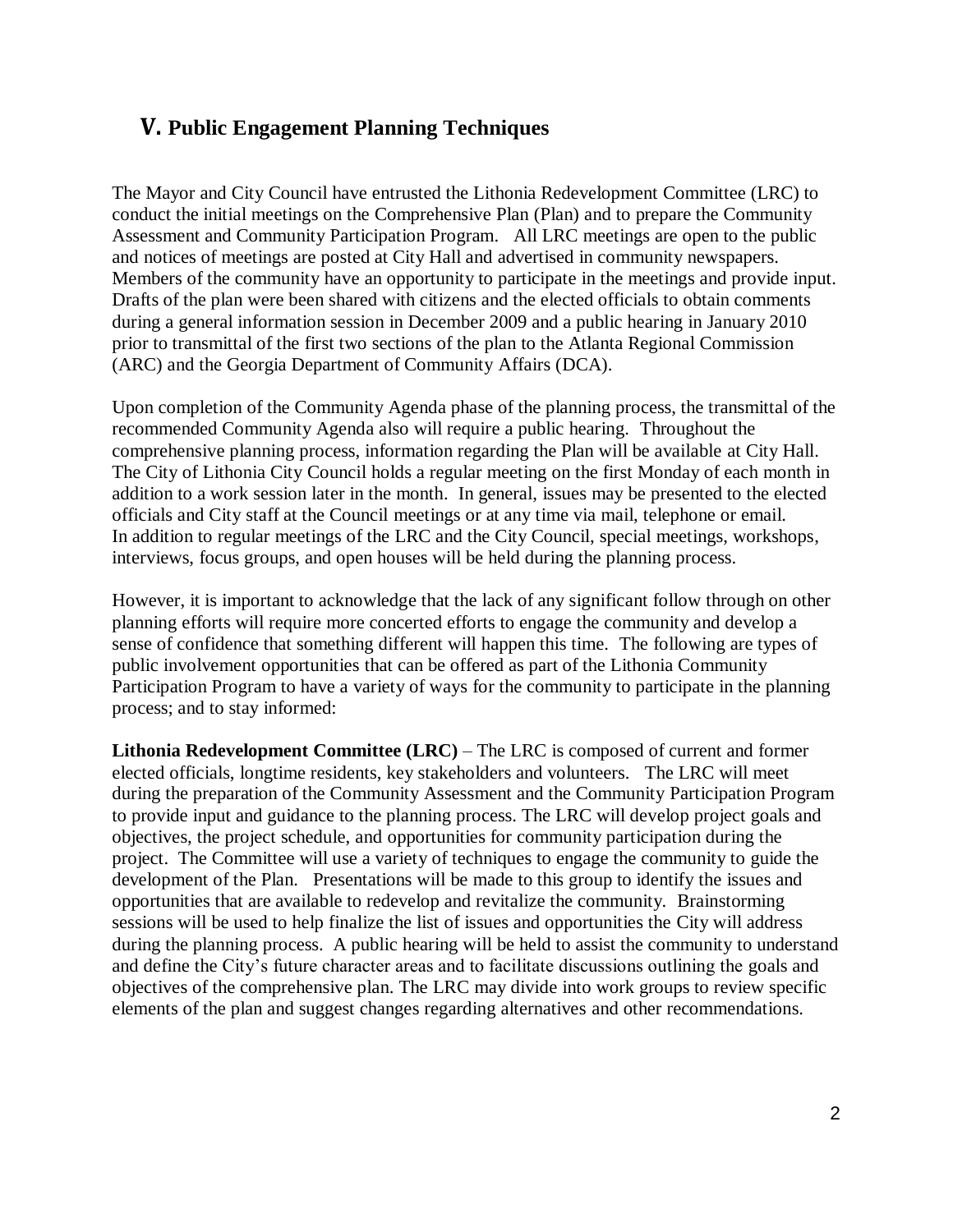<span id="page-8-0"></span>**Surveys** – An initial survey will be prepared by the LRC to ask a series of questions regarding community attitudes, opinions and perceptions about current conditions and anticipated trends in the City. Several community residents may receive training to conduct the survey to enhance the results and to give the community a stake in the process. The LRC will tally the results and present them at the Community Agenda visioning session. As needed, additional surveys may be included as part of the Community Agenda process during the public meetings to elicit comments from the general public or targeted community audiences, such as business owners, and other stakeholders, regarding the challenges facing the City of Lithonia and the desired future development activities to be considered during the planning process.

<span id="page-8-1"></span>**Kick-off Public Information Meeting** – A well-publicized "Open House" will be held to announce the kickoff of the Community Agenda phase of the planning process. Notices will be sent to the media, citizens, property owners, and key stakeholders about the upcoming Public Workshops and to provide information on what the Comprehensive Plan requires. The "Open House" meeting will provide added depth to the issues and opportunities presented in the Community Assessment. The meeting will include a presentation covering the purpose and limitations of comprehensive planning, an overview of the process to complete the City of Lithonia's Comprehensive Plan, and a summary of the information contained in the Community Assessment. A summary of the proposed Community Participation Program also will be presented.

<span id="page-8-2"></span>**Stakeholder Interviews** – Representative stakeholders will be interviewed to identify issues and opportunities regarding the community's need to create a vibrant and sustainable future. The interviews will include business and civic leaders, local officials, property owners, service providers, state and county representatives, seniors, youth, and others that represent key institutions and organizations. These representatives are expected to be drawn from the above list of stakeholders.

<span id="page-8-3"></span>**Public Workshops** – The comprehensive planning process is a two-phase process which includes the initial Community Assessment and Community Participation Program followed by a process to create the Community Agenda. The Community Agenda represents the "vision" portion of the Comprehensive Plan. At least two town hall meetings/workshops will be conducted during the Community Agenda planning process. The first will be a "Visioning" workshop, where attendees will be divided into small work groups and led through facilitated discussions regarding their vision for the future of the community that is economically viable and inclusive of all segments of the population. Additional smaller meetings may be held to expand the opportunities for participating in the vision discussions.

A. A Visioning Workshop will provide a narrative description for each Character Area identified in the Community Assessment focusing on the following points:

1. Strengths and weaknesses regarding the issues and opportunities affecting economic development and the quality of life in the city as a whole and in each character area.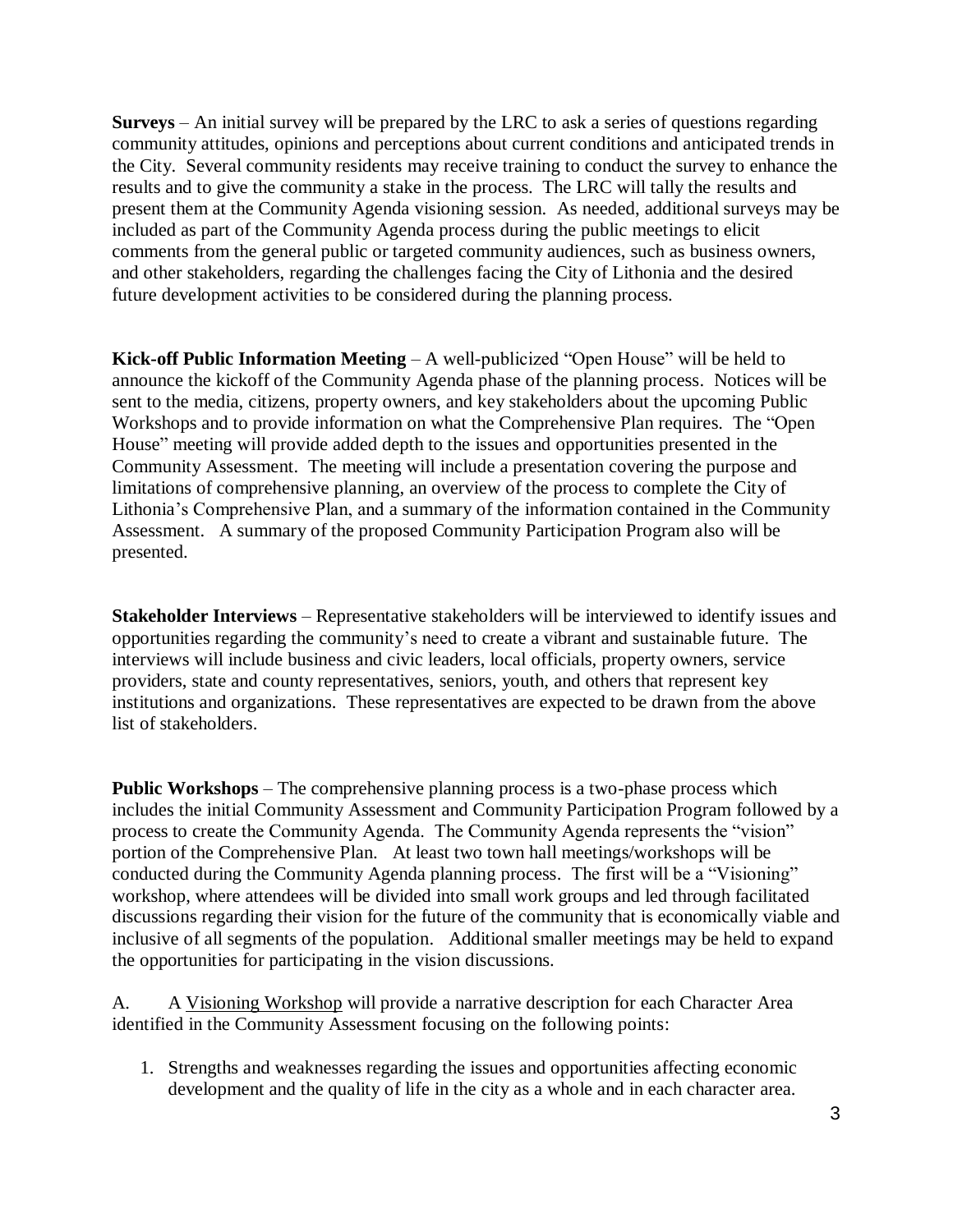- 2. The role of each character area in the city as a whole.
- 3. The opportunities and threats that confront the quality of life in the city over the next 20 years.
- 4. The quality of life that the stakeholders and participants in the workshop envision for the planning area 20 years from now.
- 5. The challenges that will need to be addressed in order to guide the City and each character area from what they are today to what participants want them to be in 20 years.
- 6. Benchmarks, or measurable indicators, of quality of life will be used to indicate success in the future.

B. A Strategic Planning Workshop will be scheduled after the Visioning Workshop. The Strategic Planning Workshop will identify objectives, policies, and strategies to support the city's vision statement. This effort will establish the framework to address the specific issues and opportunities within each character area. Additionally, the framework will assist the development of implementation strategies, work programs and action plans.

Participants will assist in the creation of a Strategic Plan to address the following:

- 1. The preferred options for each character area and the desired future scenario.
- 2. The prioritization of goals, objectives, and policies to achieve the desired vision.
- 3. The timing of development based on the forecasted changes in population, household, employment, education, health, and land use changes.

An independent facilitator may be engaged to help manage the public engagement efforts during the town hall meetings/workshops. The workshops will address specific issues in the key character areas, and discuss strategies, priorities, financial and human resources, and other scenarios to achieve the implementation of the planning process outcomes. The LRC will work with the City Council to ensure that the desired policies are effectively communicated.

<span id="page-9-0"></span>**Review Meeting** – When a draft Community Agenda document and a Short-Term Work Plan (STWP) for the Comprehensive Plan have been completed, there will be a Review Meeting to present the documents in a user-friendly format. The Short-Term Work Plan will include the city's Capital Improvements Program and the city's strategic development programs for a fiveyear period. An extended long-range work plan will be identified for programs that require more than a five-year time frame.

As resources permit, they may be a series of presentation panels on display for the public to review at their leisure. The panels will highlight major parts of the Community Agenda and Short-Term Work Plan. Members of the Lithonia Redevelopment Committee will be on hand to answer questions and discuss the plan with participants. Written surveys and easel pads are tools that can be used to capture input.

The public will be able to ask specific questions about the Community Agenda and Short-Term Work Program. Audio and/or video tape and written resources may be used by facilitators to capture input.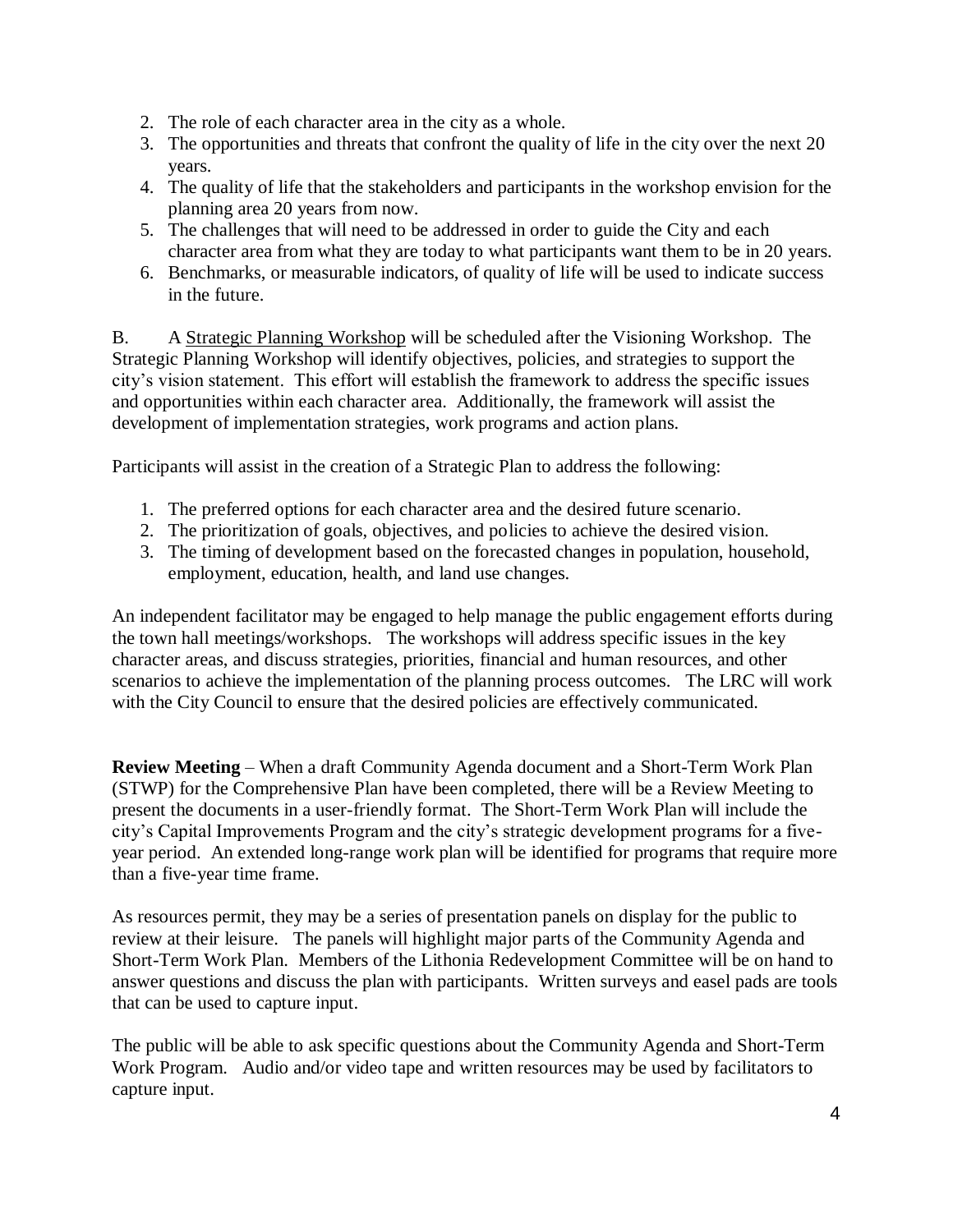<span id="page-10-0"></span>**Public Hearings** – The Georgia Planning Act requires two public hearings be held during the planning process. The first hearing will be conducted prior to the transmittal of the Community Assessment and Participation Program to the Atlanta Regional Commission (ARC) and the Georgia Department of Community Affairs (DCA) for review. The purpose of this hearing will be to brief the community on the potential issues and opportunities identified through the Community Assessment and to obtain input on the proposed Community Participation Program. The second of two public hearings required by Georgia DCA procedures will be held after the Review Meeting for the Community Agenda. This hearing will inform the community about the contents of the Community Agenda and provide the opportunity for residents and other participants to make final suggestions for additions or revisions to the document. Additional public hearings may be held at the discretion of the City.

Public meetings, including workshops and review meetings, will be held in locations in Lithonia conducive to encourage meaningful community input, such as local cultural facilities and public schools. The public meetings for the Community Agenda should be advertised by signs at strategic locations along appropriate road corridors including Main Street, Max Cleland Boulevard, Stone Mountain Street and Bruce Street. Meetings will be advertised in the Granite City News and press releases will be sent to other newspapers serving the Lithonia area.

<span id="page-10-1"></span>**Public Information Resources -** The Granite City News is widely read by the community for information about the city. Other newspapers, such as CrossRoadsNews and On Common Ground, provide editorial and feature coverage of city activities. School newsletters, PTA circulars, and flyers may provide another potential source of communication about the planning process. Information will be maintained at City Hall and published in community papers to educate the public about the scope, goals, and schedule of the planning process so that they can see how they can get involved.

<span id="page-10-2"></span>**Outreach -** The Lithonia Redevelopment Committee will develop a network of outlets for distribution of meeting notices, flyers and posters. During the Community Agenda planning phase, articles will be prepared and released to the local media on a regular basis to encourage and assist in outreach efforts for public participation.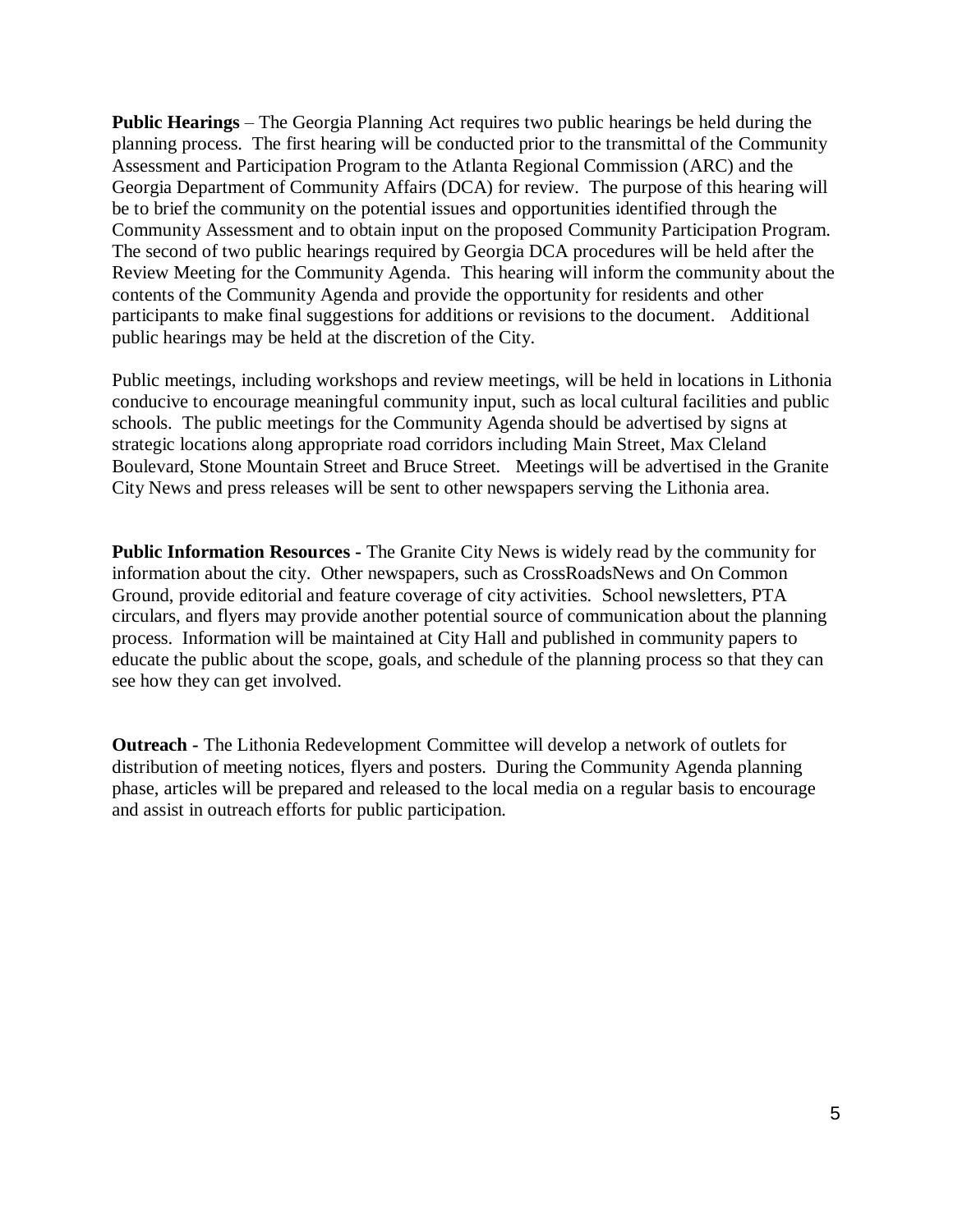## <span id="page-11-0"></span>**VI. Community Assessment and Participation Program Public Hearings and Plan Transmittal**

Prior to the public hearing, an informational meeting was held on December 10, 2009 for local residents and interested parties to obtain information about the planning process for the Community Assessment, the Community Participation Program, and the Community Agenda. A representative from the Atlanta Regional Commission also presented information about the planning process requirements. The LRC sponsored a Public Hearing on January 28, 2010 to provide a specific opportunity for the public to discuss the Community Assessment and the Community Participation Program prior to submittal of the draft to the Mayor and City Council for review and transmittal to the Atlanta Regional Commission for formal review.

The draft Community Assessment and Community Participation Program documents were approved by the City Council at the March 1, 2010 meeting and forwarded to the Atlanta Regional Commission and the Georgia Department of Community Affairs shortly thereafter. If needed, the documents will be modified following the review to better reflect additional information or details that should be incorporated.

## <span id="page-11-1"></span>**VII. Community Agenda Public Hearing and Plan Transmittal**

The Lithonia Redevelopment Committee will present the Community Agenda component of the Comprehensive Plan at a public hearing. The public will have an opportunity to comment on the plan before the plan is transmitted to the Atlanta Regional Commission for review. The tentative date for the presentation of the Community Agenda at a public hearing will be June 7, 2010.

## <span id="page-11-2"></span>**VIII. Schedule and Milestones**

The following is an overview of the schedule to complete the City of Lithonia's Comprehensive Plan. Key milestones and meeting discussion topics are noted. The schedule on the following page illustrates the flow of the Comprehensive Plan process. All dates are tentative and may be subject to changes caused by elements outside the control of the planning team. Major milestones in this schedule include the following:

<span id="page-11-3"></span>

| <b>Preparation of the Community Assessment and Community Participation Program</b> |                   |
|------------------------------------------------------------------------------------|-------------------|
| - Comprehensive Plan Informational Meeting                                         | December 10, 2009 |
| - Community Assessment and Participation Program Public Hearing                    | January 28, 2010  |
| - Mayor and Council Approval to Transmit Draft to ARC and DCA                      | March 1, 2010     |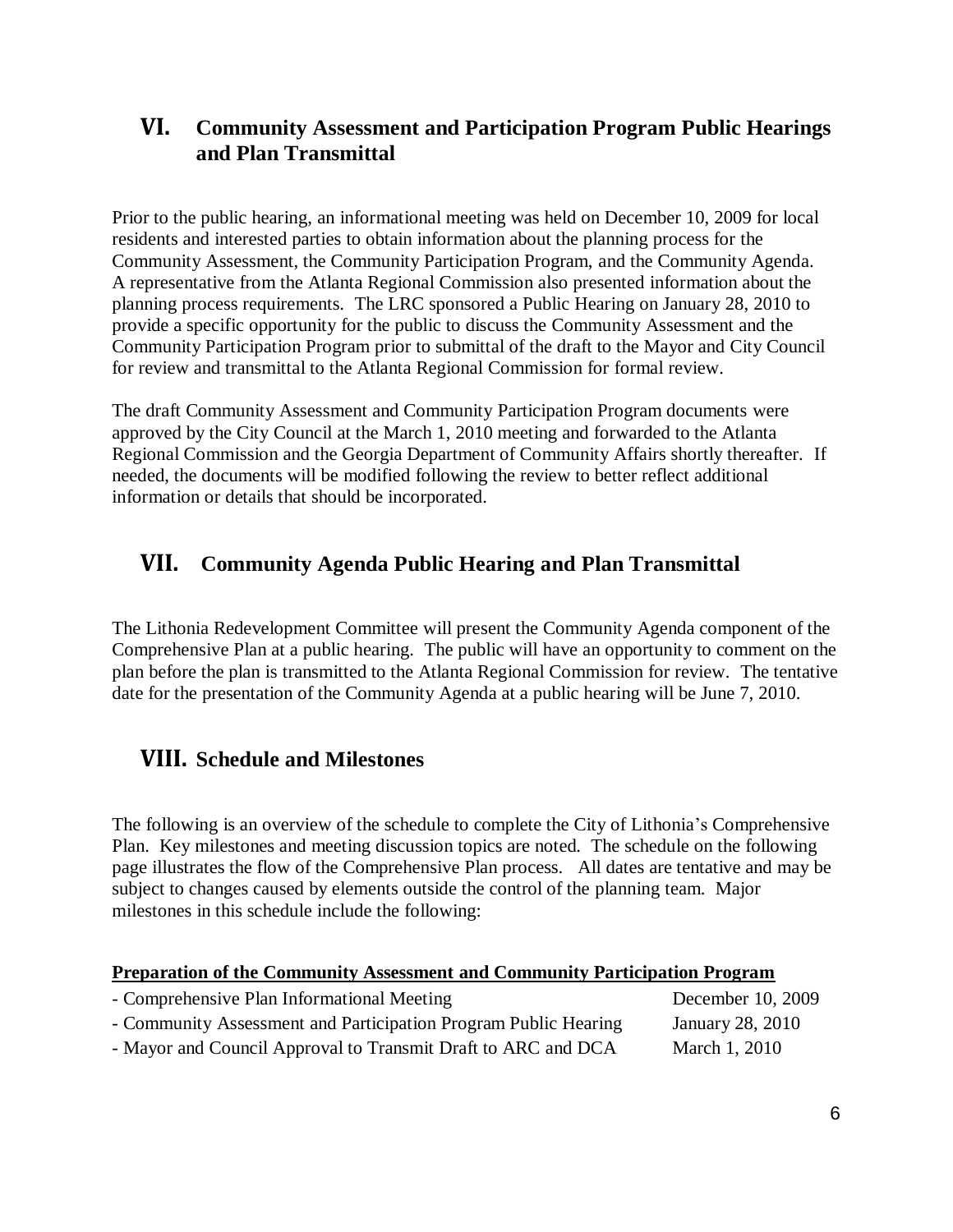<span id="page-12-1"></span><span id="page-12-0"></span>

| <b>Review of the Community Assessment and Community Participation Program by Atlanta</b><br><b>Regional Commission (ARC) and Georgia Department of Community Affairs (DCA)</b> |                    |  |  |  |
|--------------------------------------------------------------------------------------------------------------------------------------------------------------------------------|--------------------|--|--|--|
| - Regional and State Planning Review                                                                                                                                           | March 2010         |  |  |  |
|                                                                                                                                                                                |                    |  |  |  |
| <u>Publicizing the Community Assessment and Community Participation Program</u>                                                                                                |                    |  |  |  |
| - Availability of Community Assessment and Participation Program publicized                                                                                                    | April 2010         |  |  |  |
| <b>Preparation of the Community Agenda*</b>                                                                                                                                    |                    |  |  |  |
| - Preparation of Community Survey                                                                                                                                              | March 1-31, 2010   |  |  |  |
| <b>Training of Survey Takers</b>                                                                                                                                               |                    |  |  |  |
| <b>Compilation of Survey Results</b>                                                                                                                                           |                    |  |  |  |
| - Kickoff Meeting to Review Survey Results                                                                                                                                     | April 12, 2010     |  |  |  |
| - Visioning Workshop (additional small meetings as needed)                                                                                                                     | April 26, 2010     |  |  |  |
| - Public Strategic Planning Workshop                                                                                                                                           | May 10, 2010       |  |  |  |
| - Community Agenda Review Meeting                                                                                                                                              | May 27, 2010       |  |  |  |
| - Public Hearing on Community Agenda                                                                                                                                           | June 7, 2010       |  |  |  |
| - Adoption of the Community Agenda for Transmittal                                                                                                                             | June 7, 2010       |  |  |  |
| Review of the Community Agenda by ARC and Georgia DCA*                                                                                                                         |                    |  |  |  |
| - Regional and State Planning Review                                                                                                                                           | June $-$ July 2010 |  |  |  |

## <span id="page-12-3"></span><span id="page-12-2"></span>**Formal Adoption of the Community Agenda by Mayor and City Council\***

- Adoption of the Community Agenda and publicizing its availability July – August 2010

\* Note: *Dates for the preparation of the Community Agenda are tentative and depend on the review and response of the Atlanta Regional Commission and the Georgia Department of Community Affairs.*

## <span id="page-12-4"></span>**Work Plan Schedule**

The schedule on the following page illustrates the flow of the project from initial data collection through adoption of the Comprehensive Plan by the Mayor and City Council.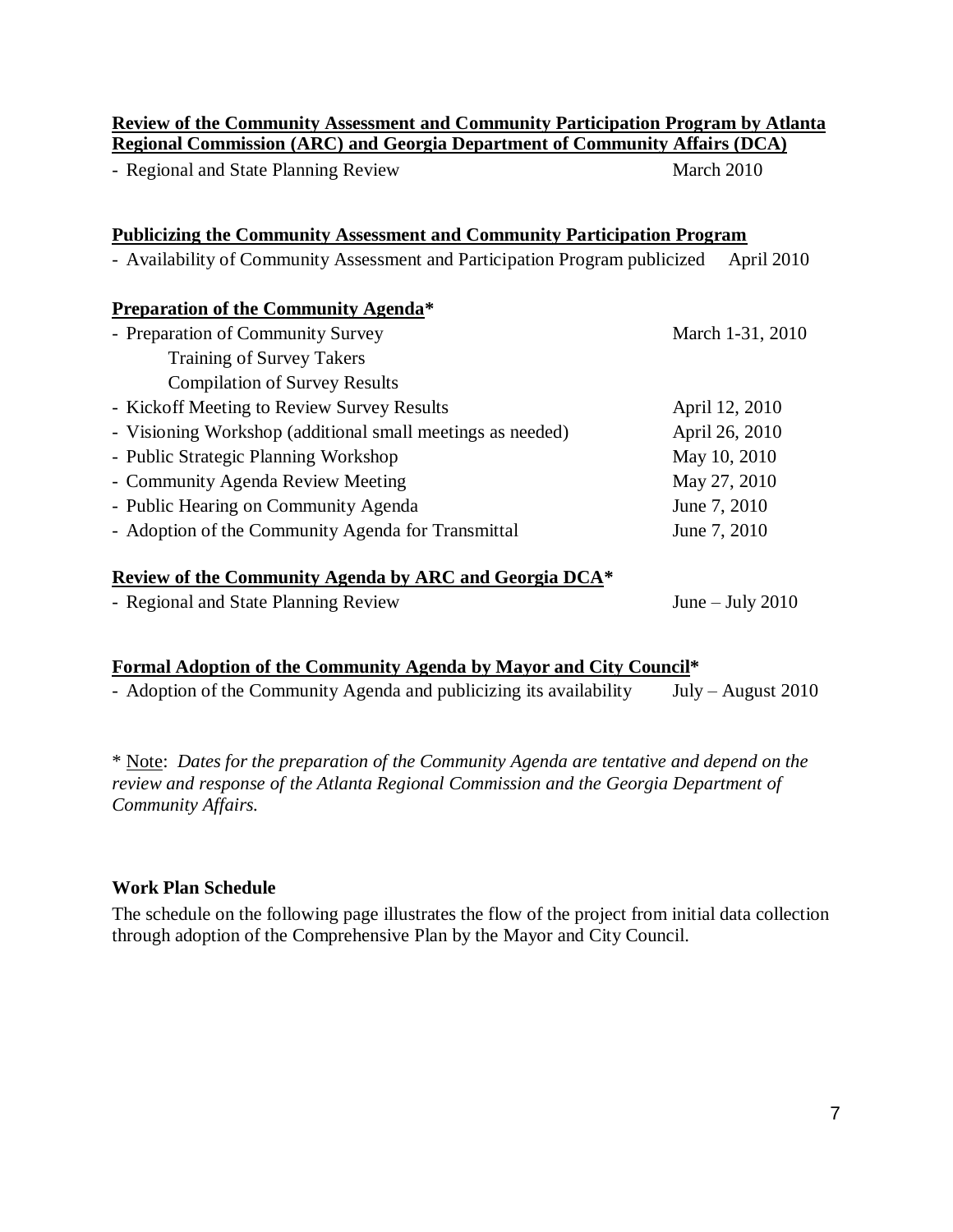## **CITY OF LITHONIA WORK PLAN 2009 - 2010**

| <b>Comprehensive Plan Schedule</b><br><b>Time</b><br>(in months)                                         |                   |                |              |                |                |                         |                |              |                |              |
|----------------------------------------------------------------------------------------------------------|-------------------|----------------|--------------|----------------|----------------|-------------------------|----------------|--------------|----------------|--------------|
| <b>Event/Activity</b>                                                                                    | Oct./Nov.<br>2009 | Dec.<br>2009   | Jan.<br>2010 | Feb.<br>2010   | Mar.<br>2010   | April<br>2010           | May<br>2010    | June<br>2010 | July<br>2010   | Aug.<br>2010 |
|                                                                                                          |                   |                |              |                |                |                         |                |              |                |              |
| Formation of Lithonia Redevelopment<br>Committee (LRC)/ LRC Meetings                                     | $\mathsf{X}$      | $\overline{X}$ | X            | $\overline{X}$ | X              | $\overline{\mathsf{x}}$ | X              | X            | $\overline{X}$ |              |
| Review of prior comprehensive plan, LCI<br>study, ordinances, and other documents                        | $\overline{X}$    | $\sf X$        | X            |                |                |                         |                |              |                |              |
| Informational Meeting on planning process                                                                |                   | $\sf X$        |              |                |                |                         |                |              |                |              |
| <b>Public Hearing on Community Assessment</b><br>and Community Participation Program                     |                   |                | X            |                |                |                         |                |              |                |              |
| <b>Completion of Community Assessment</b><br>and Community Participation Program                         |                   |                | X            | X              |                |                         |                |              |                |              |
| Adoption of Transmittal Resolution and<br>Submittal of Community Assessment and<br>Participation Program |                   |                |              |                | X              |                         |                |              |                |              |
| 30-Day Review period for Community<br>Assessment and Participation Program by<br>ARC and DCA             |                   |                |              |                | $\overline{X}$ |                         |                |              |                |              |
| Preparation of Community Survey,<br>Training, Tally of Survey Results                                    |                   |                |              |                | $\sf X$        |                         |                |              |                |              |
| Kickoff Open House on Community<br>Agenda/Presentation of Survey Results                                 |                   |                |              |                |                | $\sf X$                 |                |              |                |              |
| Visioning Workshop                                                                                       |                   |                |              |                |                | $\sf X$                 |                |              |                |              |
| <b>Strategic Planning Workshop</b>                                                                       |                   |                |              |                |                |                         | X              |              |                |              |
| Processing of community input by LRC                                                                     |                   |                |              |                |                | $\sf X$                 | X              |              |                |              |
| Review Meeting on Community Agenda                                                                       |                   |                |              |                |                |                         | $\overline{X}$ |              |                |              |
| Completion of Community Agenda                                                                           |                   |                |              |                |                |                         | $\sf X$        |              |                |              |
| Public Hearing on Community Agenda                                                                       |                   |                |              |                |                |                         |                | X            |                |              |
| Adoption of Transmittal Resolution and<br>submittal of Community Agenda for<br>Review by ARC and DCA     |                   |                |              |                |                |                         |                | X            |                |              |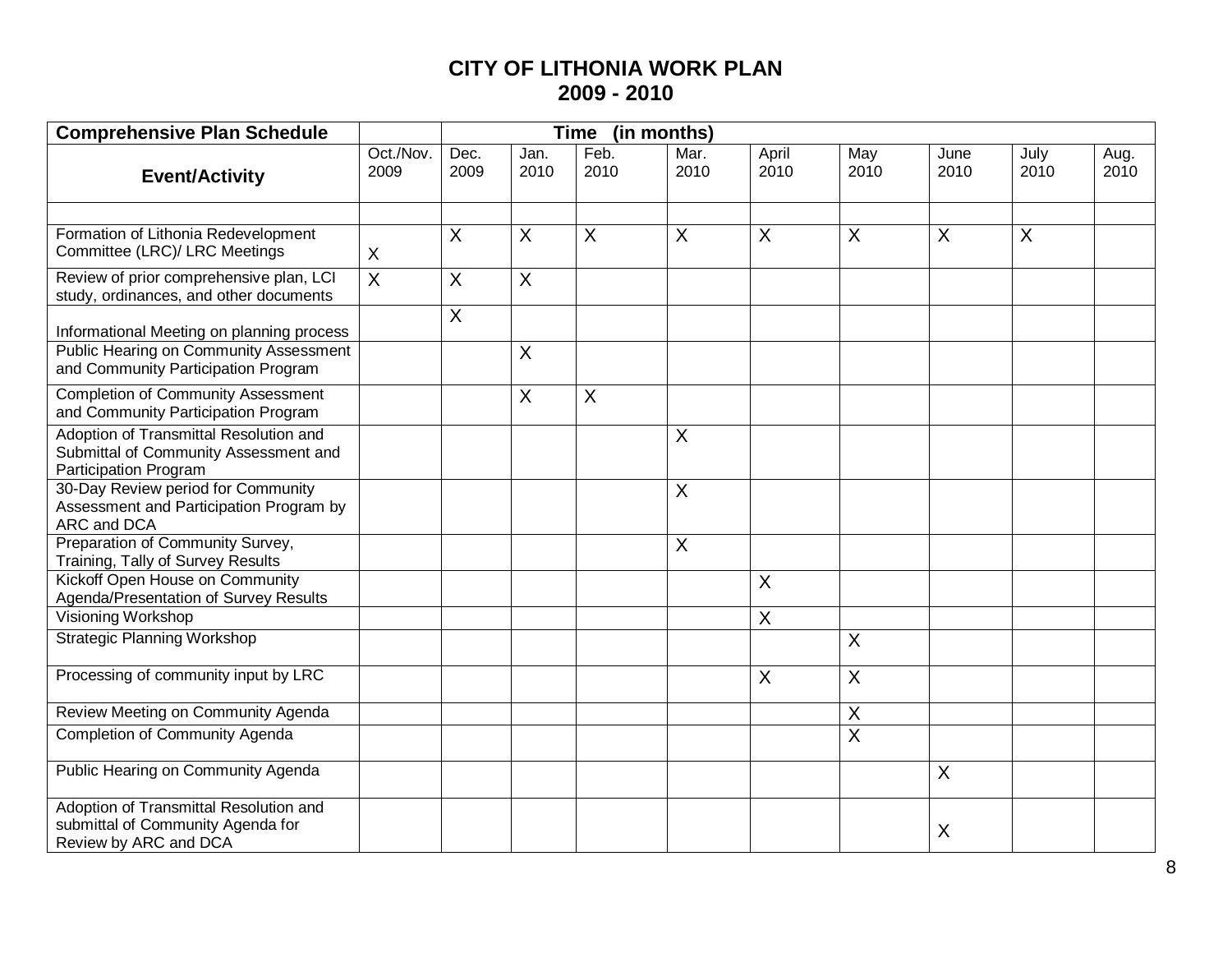## **APPENDIX A**

## **THE LITHONIA COMPASS**

A Survey for the Lithonia Master Plan (2003)

## <span id="page-14-0"></span>**DEMOGRAPHICS**

## **Number of Respondents**

| 1. Briefly tell us about yourself.                       |    |
|----------------------------------------------------------|----|
|                                                          |    |
| I live in the Greater Lithonia Area                      | 55 |
| I live in the City of Lithonia                           | 32 |
| I own property and/or a business in the City of Lithonia | 31 |
| I shop in the City of Lithonia                           | 30 |
| I work in the City of Lithonia                           | 24 |

## **2. Number of years you have lived and/or worked in Lithonia.**

| Over 20 years |   |  |
|---------------|---|--|
| $5-10$ years  |   |  |
| $10-20$ years | h |  |
| $0-2$ years   |   |  |
| $3-5$ years   |   |  |
|               |   |  |

| 3. Your Age:          |    |  |
|-----------------------|----|--|
|                       |    |  |
| 36-50 years of age    | 38 |  |
| 51-65 years of age    |    |  |
| 21-25 years of age    | 10 |  |
| Over 65 years of age  |    |  |
| Under 21 years of age |    |  |

| 4. Gender |    |  |
|-----------|----|--|
|           |    |  |
| Female    |    |  |
| Male      | 29 |  |

#### **LAND USE Scale of 1 to 5**

| 5. What types of new commercial buildings would be most appropriate within the City limits? |     |  |  |  |
|---------------------------------------------------------------------------------------------|-----|--|--|--|
|                                                                                             |     |  |  |  |
| Main Street Retail (storefronts)                                                            | 4.5 |  |  |  |
| Food and Beverage                                                                           | 4.2 |  |  |  |
| Office                                                                                      | 3.9 |  |  |  |
| Mixed-Use Development (housing about retail)                                                | 37  |  |  |  |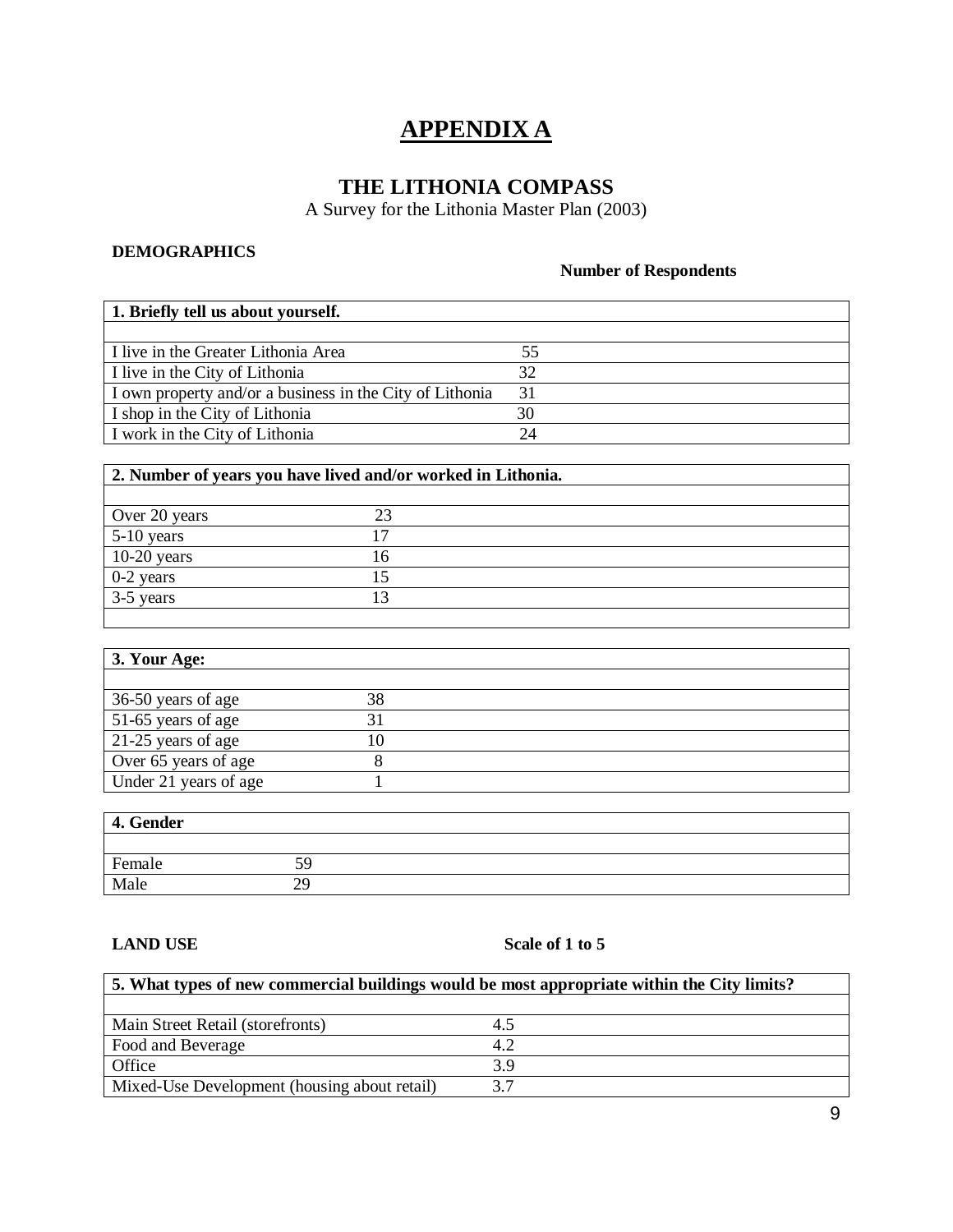| Drive-Up Commercial (banks, pharmacy)   |  |
|-----------------------------------------|--|
| <b>Highway Commercial (convenience)</b> |  |
| Big Box Retail (Target, Best Buy, etc.) |  |

## **6. What types of specific commercial/retail establishments are most needed within the City?**

| <b>Sit-down Restaurants</b> | 4.7 |
|-----------------------------|-----|
| Coffee shop                 | 4.4 |
| <b>Bookstore</b>            | 4.2 |
| <b>Antique/Craft Stores</b> | 4.1 |
| Deli/Sandwich Shop          | 4.0 |
| Drug Store/Pharmacy         | 4.0 |
| <b>Grocery Store</b>        | 3.8 |
| Pub/Bar/Tavern              | 3.5 |
| Hardware Store              | 3.4 |
| Dry Cleaners/Laundry        | 2.9 |
| <b>Fast Food</b>            | 2.8 |

| 7. What types of new housing are appropriate in the City? |     |  |  |
|-----------------------------------------------------------|-----|--|--|
|                                                           |     |  |  |
| Single-Family Houses                                      | 4.2 |  |  |
| Housing over Main Street Shops                            | 3.7 |  |  |
| Lofts                                                     | 3.6 |  |  |
| Condominiums                                              | 3.0 |  |  |
| Townhomes                                                 | 3.0 |  |  |
| <b>Cluster Homes</b>                                      | 2.6 |  |  |
| Duplexes                                                  | 2.3 |  |  |
| Apartments                                                | 1.9 |  |  |
| Public Housing                                            | 1.7 |  |  |

| 8. What types of institutions or services are most needed or need a higher profile within the City? |     |
|-----------------------------------------------------------------------------------------------------|-----|
|                                                                                                     |     |
| <b>Recreation Center</b>                                                                            | 4.4 |
| <b>Cultural Arts/Performance Center</b>                                                             | 4.4 |
| Senior Center                                                                                       | 4.3 |
| Bank                                                                                                | 4.1 |
| Library                                                                                             | 3.9 |
| Schools                                                                                             | 3.6 |
| Post Office                                                                                         | 3.6 |
| Daycare                                                                                             | 3.2 |

| 9. Is a New Town Center/Square/Park needed in Downtown Lithonia? |  |  |
|------------------------------------------------------------------|--|--|
|                                                                  |  |  |
| Yes                                                              |  |  |
| No                                                               |  |  |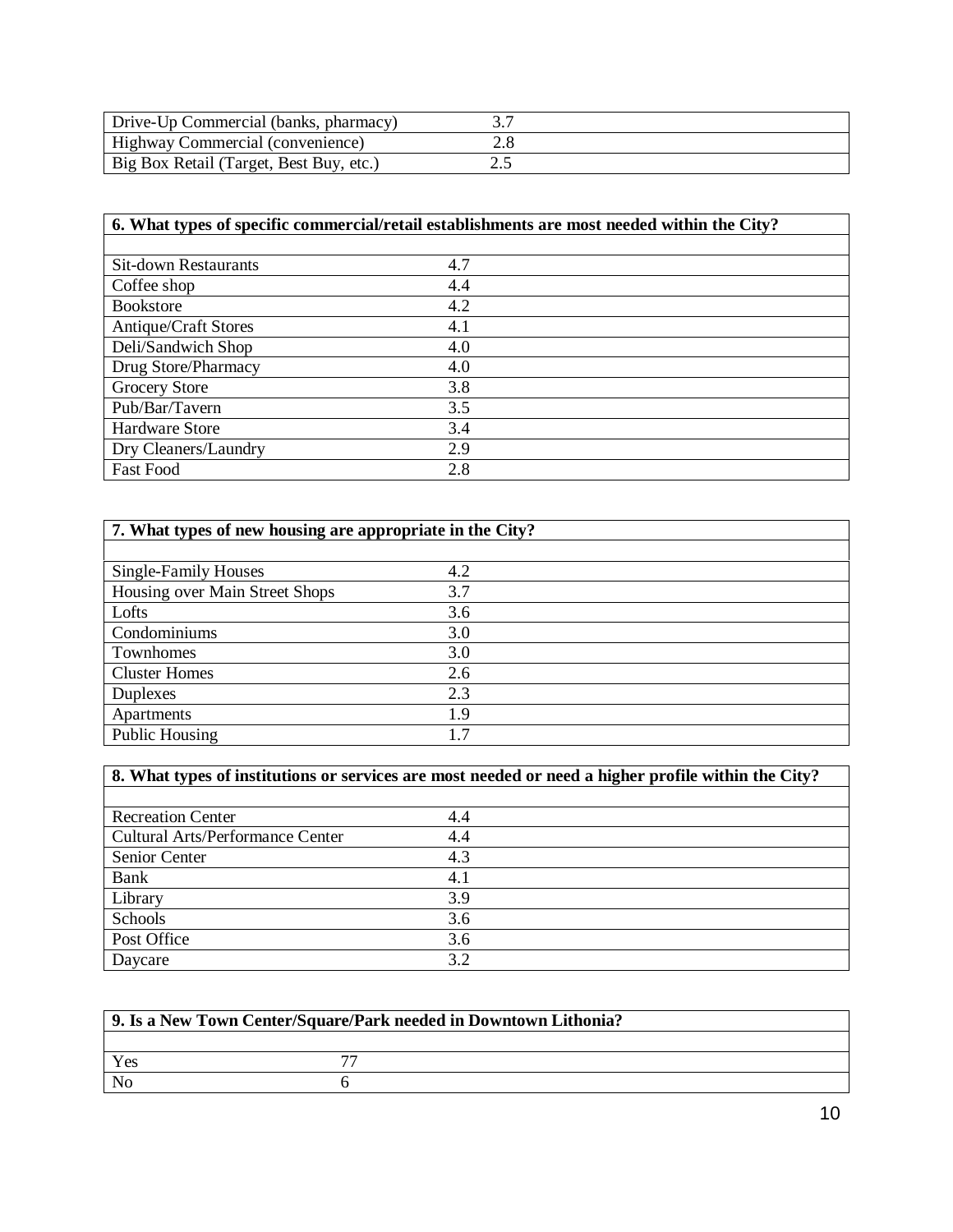| 10. If yes, where would a New Town Square most ideally be located? |     |
|--------------------------------------------------------------------|-----|
|                                                                    |     |
| At/near Lithonia Plaza                                             | 4.6 |
| Near/adjacent to Lithonia Park and Middle School                   |     |
| On/near Covington Highway                                          |     |

| 11. What other types of open spaces are needed in the City? |     |
|-------------------------------------------------------------|-----|
|                                                             |     |
| Walking/Biking Trails                                       | 4.6 |
| Passive Green Space/Nature Area                             | 4.4 |
| Recreation Areas (ball fields, playgrounds)                 | 4.1 |
| <b>Small Pocket Park/Plaza</b>                              | 39  |
| Large Central Park/Plaza                                    | 2 J |

| 12. The Lithonia Plaza is in the center of Downtown, what should its future be? |     |  |
|---------------------------------------------------------------------------------|-----|--|
|                                                                                 |     |  |
| Demolish structure, rebuild as retail and housing                               | 3.8 |  |
| Demolish a portion and rebuild                                                  | 3.3 |  |
| Demolish structure, rebuild as retail                                           | 3.2 |  |
| Keep existing structure but fix it up                                           | 2.6 |  |
| Demolish structure, rebuild as housing                                          | 2.5 |  |
| Do nothingI like it as it is                                                    |     |  |

## **TRANSPORTATION**

| 13. Where are the most congested area(s) in the City of Lithonia? |                |
|-------------------------------------------------------------------|----------------|
|                                                                   |                |
| Max Cleland at Main Street                                        | 19             |
| Main Street                                                       | 9              |
| I-20 at Evans Mill                                                | 8              |
| Max Cleland at Stone Mountain                                     | 6              |
| Post Office                                                       | 4              |
| Covington Hwy at Evans Mills                                      |                |
| Max Cleland Blyd.                                                 | $\overline{4}$ |
| Not in City of Lithonia                                           |                |
| Railroad when trains are stopped                                  | 3              |
| Traffic light at Lithonia Methodist Church                        | $\mathfrak{D}$ |
| <b>Stone Mountain Street</b>                                      |                |
| Lithonia Plaza                                                    |                |
| Bank                                                              |                |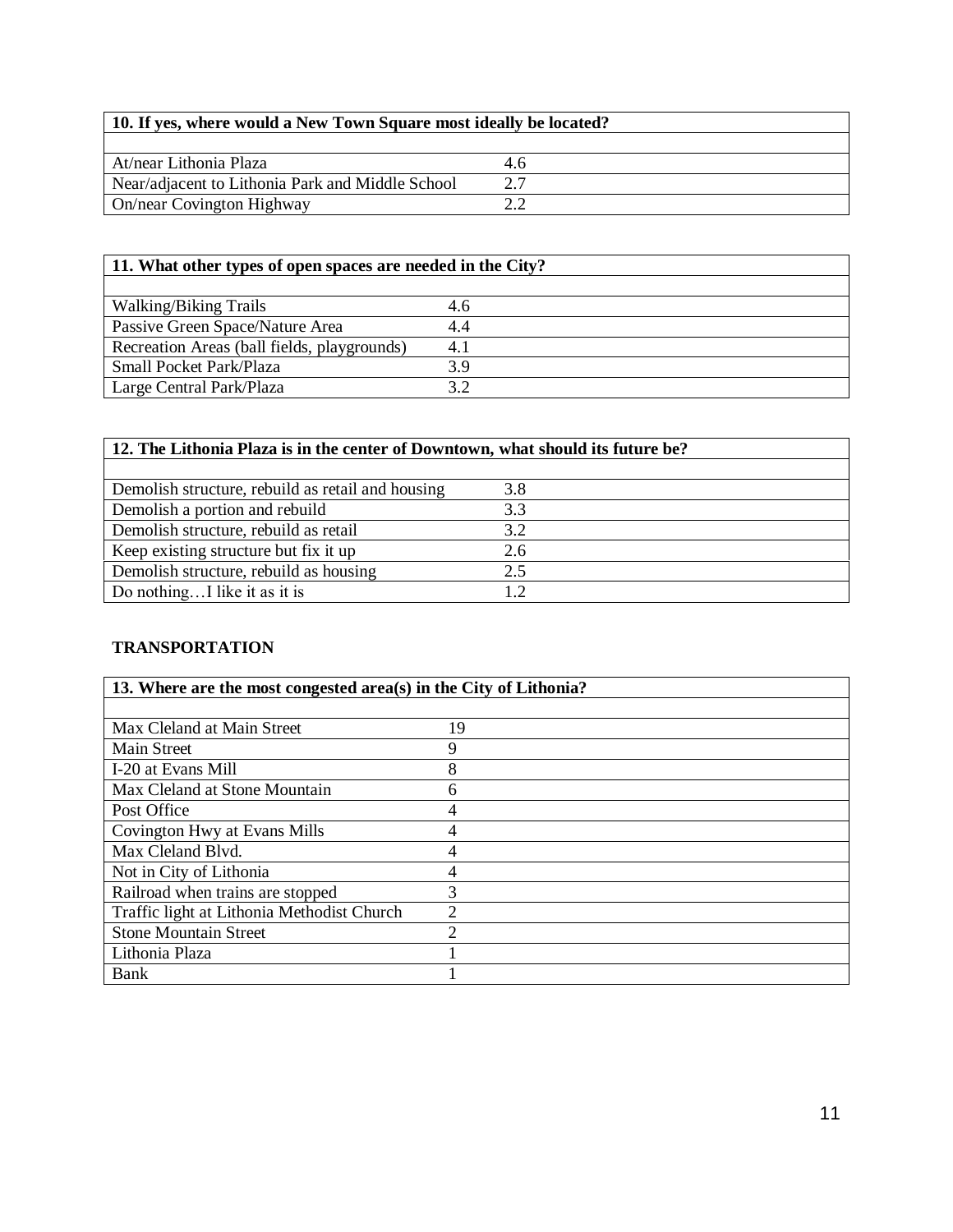| 14. What would be the most appropriate means to reducing congestion within the City? |     |
|--------------------------------------------------------------------------------------|-----|
|                                                                                      |     |
| Enhance signal design and timing                                                     |     |
| Add lanes to existing roads                                                          |     |
| Congestion is not a problem or a priority                                            | 2.8 |
| Build additional roads in the area                                                   |     |

## **15. Where is the most difficult place to cross the street as a pedestrian within the City?**

| Main Street                          |    |
|--------------------------------------|----|
| Max Cleland Blyd.                    | 10 |
| Max Cleland at Wayfield Foods        |    |
| Max Cleland at Stone Mountain Street |    |
| Downtown                             |    |
| Anywhere sidewalks don't exist       |    |
| Library                              |    |
| Plaza Area                           |    |
| Railroad tracks at Main Street       |    |

| 16. What measures are needed to improve the walking environment for pedestrians within the |     |
|--------------------------------------------------------------------------------------------|-----|
| City?                                                                                      |     |
|                                                                                            |     |
| More sidewalks in more places                                                              | 4.8 |
| Better lighting                                                                            | 4.7 |
| Additional landscaping/streetscapes                                                        | 4.6 |
| Maintenance of existing sidewalks/landscaping                                              | 4.5 |
| More crosswalks                                                                            | 4.4 |
| Handicap ramps                                                                             | 4.4 |
| Pedestrian Signals                                                                         | 4.3 |
| Better access across the railroad                                                          | 4.3 |

| 17. What, if any, improvements to transit are needed in Lithonia? |  |
|-------------------------------------------------------------------|--|
|                                                                   |  |
| Better access to MARTA rail (flex trolley, etc.)                  |  |
| More bus stops/routes are required                                |  |
| Bus routes need to be altered                                     |  |

## **SENSE OF PLACE**

| 18. What object or place evokes the strongest sense of place and identity in the city of Lithonia? |  |  |
|----------------------------------------------------------------------------------------------------|--|--|
|                                                                                                    |  |  |
| Historic structures (older homes)                                                                  |  |  |
| Main Street/Downtown storefronts                                                                   |  |  |
| Parks and natural areas                                                                            |  |  |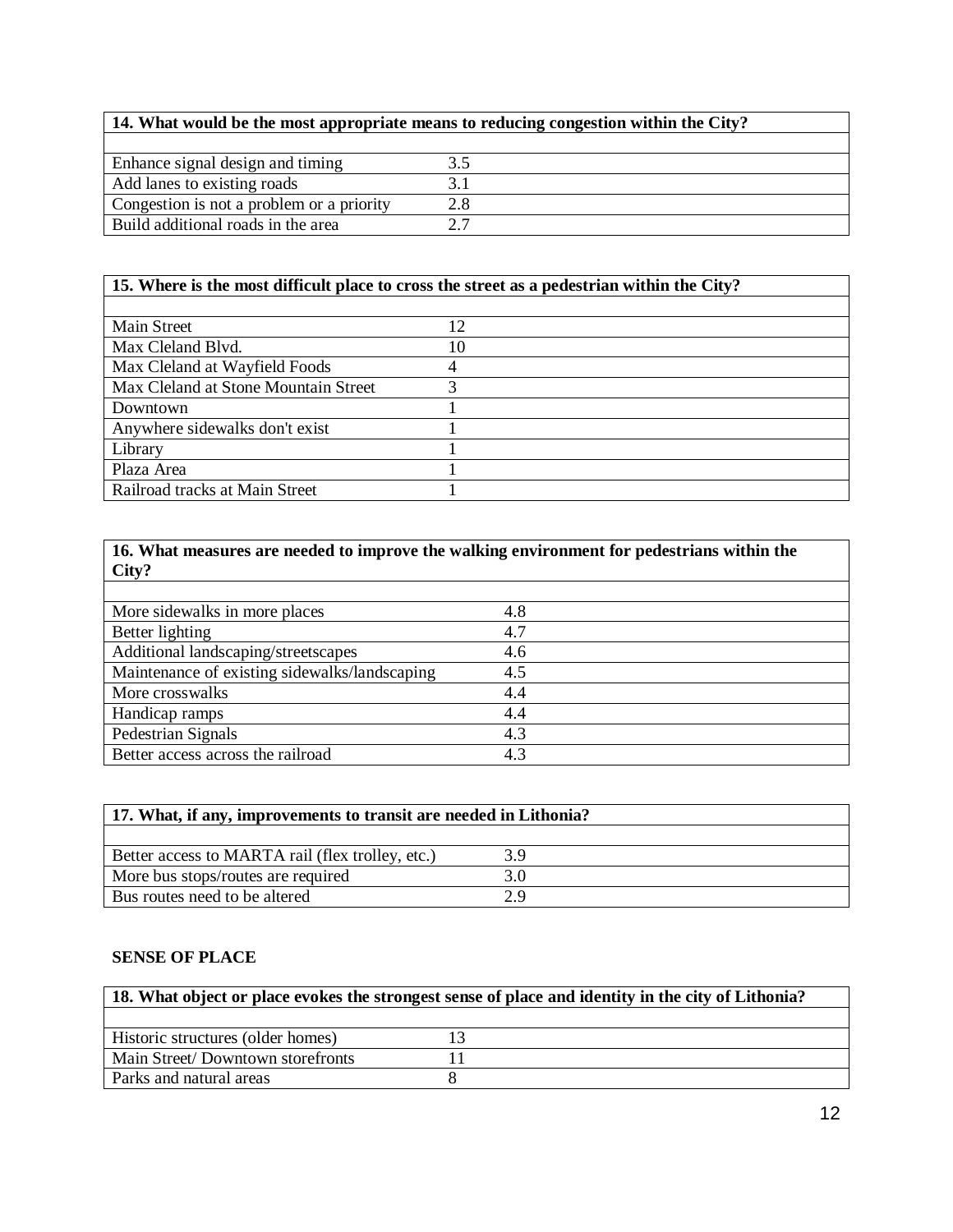| Churches                     |   |
|------------------------------|---|
| Lithonia Methodist Church    | 4 |
| Murals                       | ↑ |
| Amphitheater                 | ↑ |
| Granite areas/ sites         | 2 |
| Cemeteries                   | ◠ |
| Women's Club building        |   |
| <b>Granite Structures</b>    |   |
| Wayfield Foods               |   |
| Post Office                  |   |
| Library                      |   |
| Triangle Park on Max Cleland |   |
| <b>Rail Station</b>          |   |
| Masonic Hall                 |   |

## **19. What activities could be added to the area to create a more vibrant, "live, work and play" atmosphere?**

| <b>Family-Oriented Entertainment</b> | 4.6 |
|--------------------------------------|-----|
| More Programmed events/Festivals     | 4.5 |
| <b>More Restaurants</b>              | 4.5 |
| More Shops                           | 4.4 |
| <b>Outdoor Gathering Space</b>       | 4.4 |
| Historic tours                       | 4.4 |
| Museum/Cultural center               | 4.4 |
| <b>Art Galleries/Dealers</b>         | 3.9 |
| Nightclub/Bars                       | 2.6 |
| Other: Upscale quality restaurants;  |     |

Outdoor market; music hall; performing arts; historic center

## **20. What measures would be most effective in enhancing the character of Downtown Lithonia?**

| More Landscaping                  | 4.7 |
|-----------------------------------|-----|
| Consistent architecture character | 4.6 |
| Decorative Lighting               | 4.6 |
| More Sidewalks                    | 4.6 |
| Public Art                        | 3.8 |
| More buildings Downtown           | 3.8 |
| <b>Banners</b>                    | 2.9 |

Other: Consistent architectural character; rehab downtown buildings

#### **21. Should the City of Lithonia try and attract new residents and grow in population?**

| Yes butshould grow slowly and steadily        |  |
|-----------------------------------------------|--|
| Yesheavy growth is vital to the city's health |  |
| No, it should stay about the same size        |  |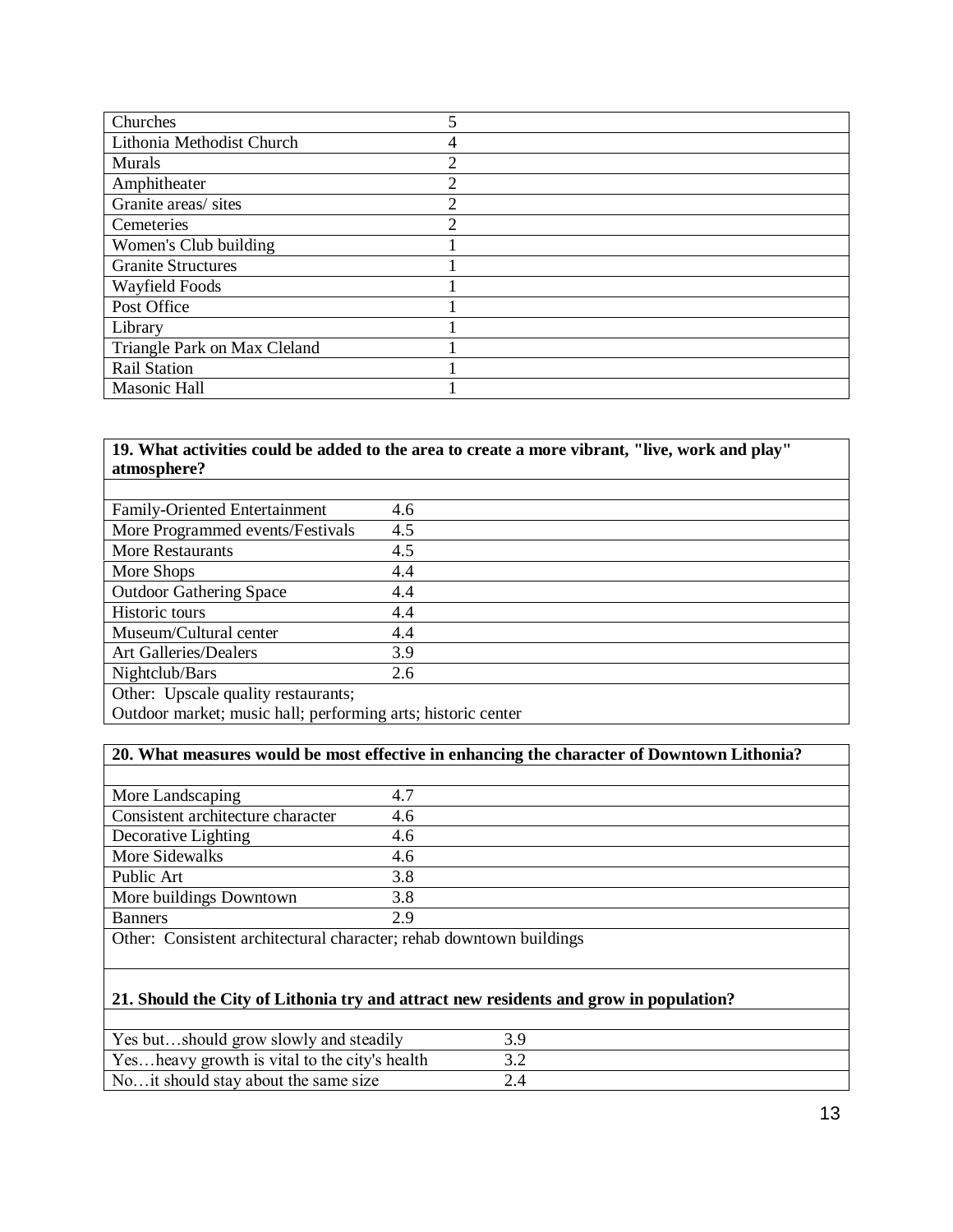| 22. If you think there should be some population growth, in what income levels should new |
|-------------------------------------------------------------------------------------------|
| residents be?                                                                             |

| Medium Income      | ┱.∠ |  |
|--------------------|-----|--|
| Medium High income |     |  |
| High income        |     |  |
| Low income         |     |  |
| Very low income    | .b  |  |

**23. How do you feel about the character of new development and how it impacts the character of Lithonia?**

| New development is desirable but only if it doesn't ruin the character |  |
|------------------------------------------------------------------------|--|
| New development is absolutely critical                                 |  |
| Don't want to see any new development                                  |  |

## **IMPLEMENTATION**

| 24. What is the biggest obstacle or barrier to implementing improvements in the City of Lithonia in |                |  |
|-----------------------------------------------------------------------------------------------------|----------------|--|
| the past?                                                                                           |                |  |
|                                                                                                     |                |  |
| No money/ funds                                                                                     | 16             |  |
| Politics/ City Government/ Leadership                                                               | 10             |  |
| Disagreements                                                                                       | 4              |  |
| <b>Residents</b>                                                                                    | 4              |  |
| Refusing to change                                                                                  | 3              |  |
| Lack of leadership                                                                                  | 3              |  |
| No master plan                                                                                      | 3              |  |
| Plans were not carried out                                                                          | $\overline{2}$ |  |
| Lack of vision/lack of support                                                                      | $\overline{2}$ |  |
| Population migration                                                                                |                |  |
| No staff                                                                                            |                |  |
| Very low income area in DeKalb Co.                                                                  |                |  |
| Not enough available employment                                                                     |                |  |
| Power struggles                                                                                     |                |  |
| No market to anchor trade                                                                           |                |  |
| Lack of input from residents                                                                        |                |  |
| Public apathy                                                                                       |                |  |
| Lower tax base                                                                                      |                |  |
| City Council                                                                                        |                |  |
| History                                                                                             |                |  |
| Lack of knowledge                                                                                   |                |  |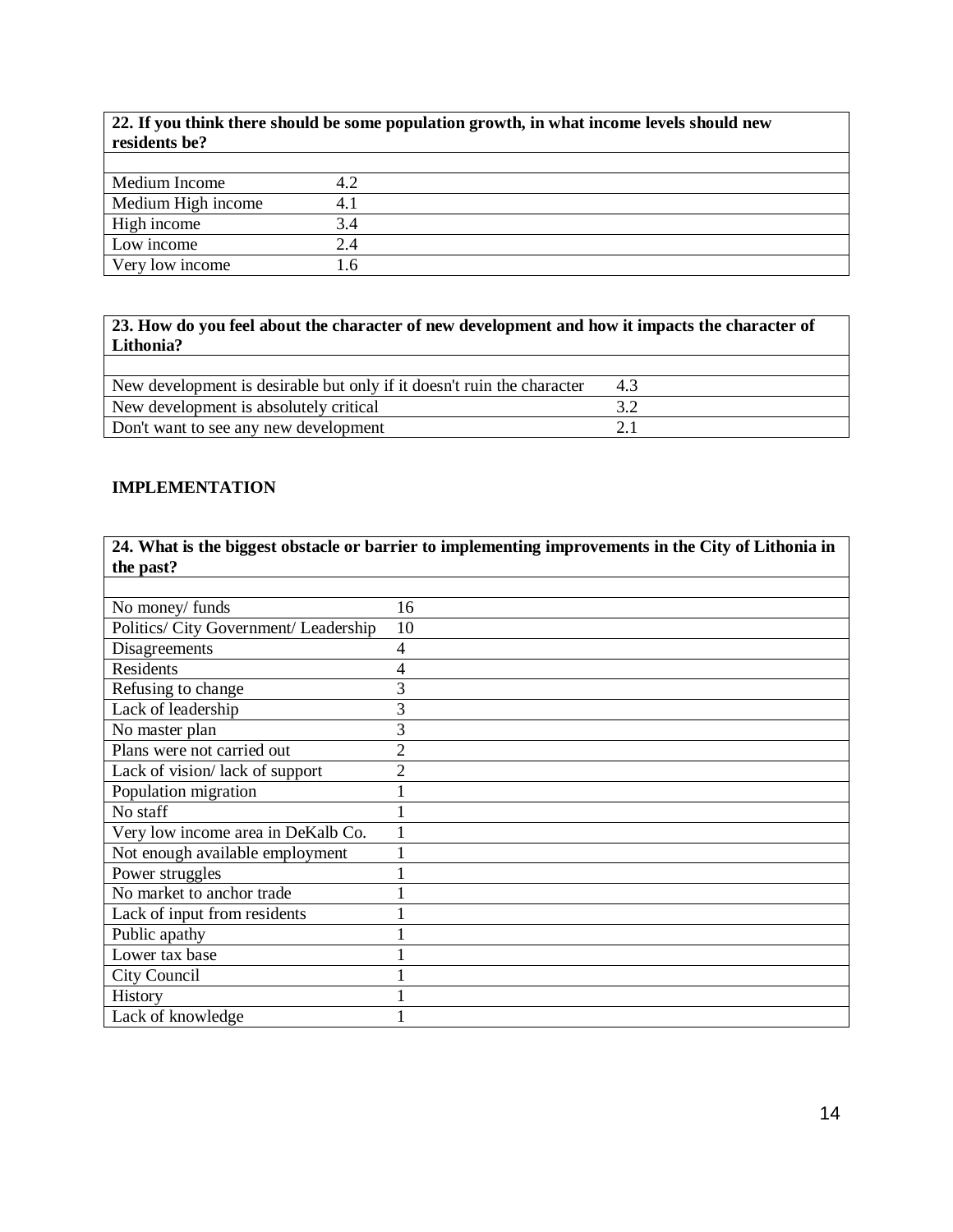| 25. What do you perceive to be the biggest obstacle or barrier to implementing improvements in the |                |  |
|----------------------------------------------------------------------------------------------------|----------------|--|
| City of Lithonia in the future?                                                                    |                |  |
|                                                                                                    |                |  |
| Money (funds)                                                                                      | 21             |  |
| Politics/ The Mayor & City Council                                                                 | 5              |  |
| Lack of a Master Plan                                                                              | 3              |  |
| Lack of vision                                                                                     | 3              |  |
| Tax increase                                                                                       | 3              |  |
| Support from residents                                                                             | 3              |  |
| Willingness to change                                                                              |                |  |
| Attracting people                                                                                  | 2              |  |
| Public apathy                                                                                      | 2              |  |
| Nothing - people want change now                                                                   | $\overline{2}$ |  |
| Small tax base                                                                                     | $\mathfrak{D}$ |  |
| Economic development/ attracting                                                                   |                |  |
| new businesses                                                                                     | 2              |  |
| Lithonia Housing Authority                                                                         |                |  |
| No staff                                                                                           |                |  |
| Racial barriers                                                                                    |                |  |
| Lack of leadership                                                                                 |                |  |

## **26. What are the most important implementation tools necessary to achieve a comprehensive vision for the area?**

| <b>Public Improvements</b>                    | 4.6 |
|-----------------------------------------------|-----|
| Revising the zoning code                      | 4.2 |
| More city services                            | 3.9 |
| Incentive for developers                      | 3 Q |
| Strategies/policies to avoid gentrification   | 3.6 |
| Increasing city's tax base through annexation | 3.4 |

## **27. What should be the highest priority in terms of improving the quality of life and drawing patrons to Downtown Lithonia?**

| Enhance the Area's Identity            |     |
|----------------------------------------|-----|
| Encourage Mixed-Use development        |     |
| Create open spaces                     | 4.O |
| Create More Housing/Residents Downtown | 3.9 |
| <b>Transportation Improvements</b>     |     |